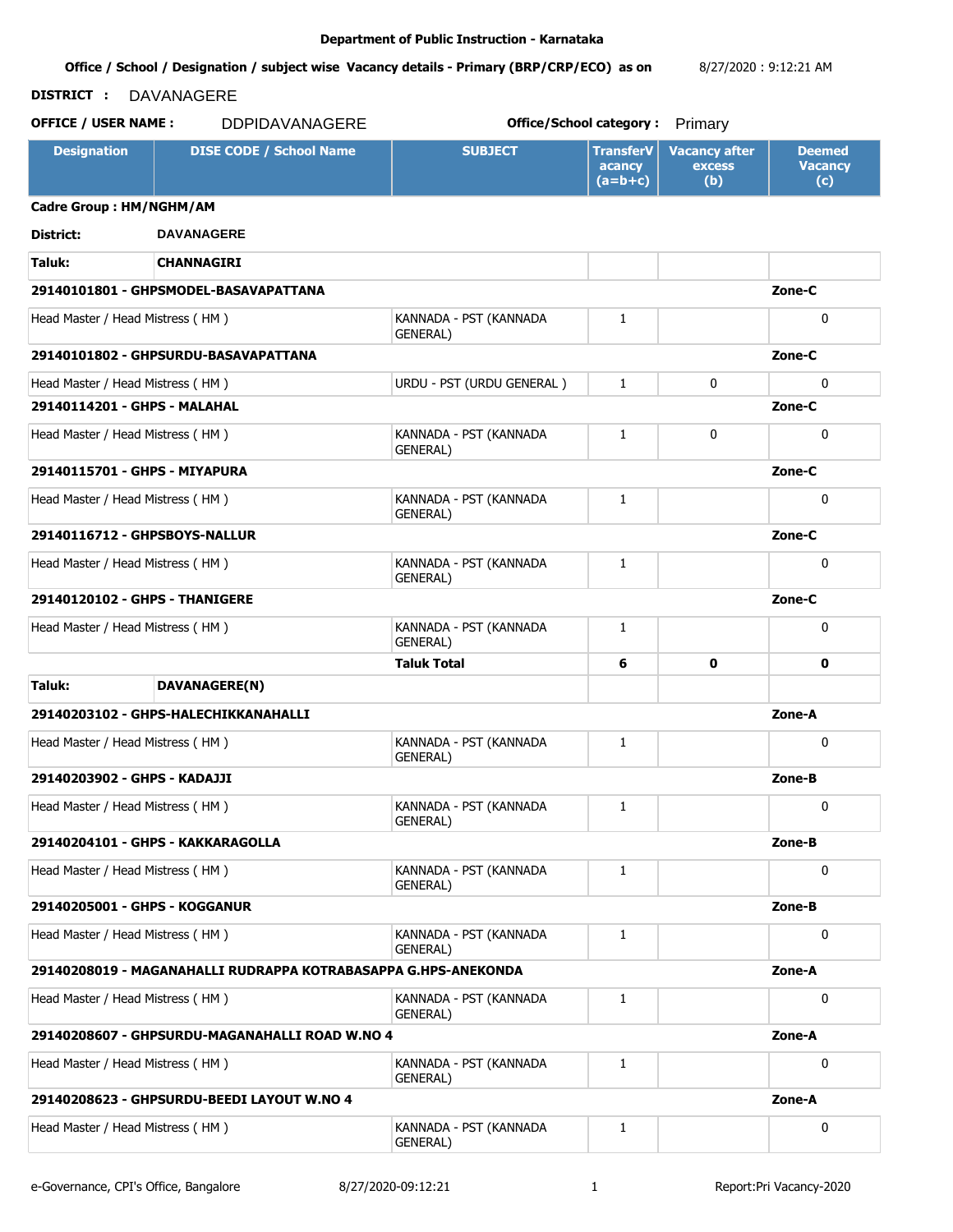**Office / School / Designation / subject wise Vacancy details - Primary (BRP/CRP/ECO) as on**  8/27/2020 : 9:12:21 AM

# **DISTRICT :** DAVANAGERE

| <b>Designation</b>                            | <b>DISE CODE / School Name</b>      | <b>SUBJECT</b>                            | <b>TransferV</b><br>acancy<br>$(a=b+c)$ | <b>Vacancy after</b><br>excess<br>(b) | <b>Deemed</b><br><b>Vacancy</b><br>(c) |
|-----------------------------------------------|-------------------------------------|-------------------------------------------|-----------------------------------------|---------------------------------------|----------------------------------------|
|                                               | 29140210202 - GHPS - HOSA BULLAPURA |                                           |                                         |                                       | Zone-C                                 |
| Head Master / Head Mistress (HM)              |                                     | KANNADA - PST (KANNADA<br>GENERAL)        | $\mathbf{1}$                            |                                       | $\mathbf{0}$                           |
|                                               |                                     | Taluk Total                               | 8                                       |                                       | 0                                      |
| Taluk:                                        | <b>DAVANAGERE(S)</b>                |                                           |                                         |                                       |                                        |
|                                               | 29140301503 - GHPS-HOSAKOLENAHALLY  |                                           |                                         |                                       | Zone-C                                 |
| Head Master / Head Mistress (HM)              |                                     | KANNADA - PST (KANNADA<br><b>GENERAL)</b> | $\mathbf{1}$                            |                                       | $\mathbf{0}$                           |
|                                               | 29140304203 - GHPS - BOMMENAHALLI   |                                           |                                         |                                       | Zone-C                                 |
| Head Master / Head Mistress (HM)              |                                     | KANNADA - PST (KANNADA<br>GENERAL)        | $\mathbf{1}$                            |                                       | $\mathbf{0}$                           |
| 29140305102 - GHPS GIRLS- MAYAKONDA<br>Zone-C |                                     |                                           |                                         |                                       |                                        |
| Head Master / Head Mistress (HM)              |                                     | KANNADA - PST (KANNADA<br><b>GENERAL)</b> | $\mathbf{1}$                            |                                       | $\mathbf{0}$                           |
|                                               | 29140306301 - GHPS - HUVINAMADU     |                                           |                                         |                                       | Zone-C                                 |
| Head Master / Head Mistress (HM)              |                                     | KANNADA - PST (KANNADA<br>GENERAL)        | 1                                       |                                       | $\mathbf{0}$                           |
|                                               | 29140310609 - GHPS-HOSAKUNDAWADA    |                                           |                                         |                                       | Zone-A                                 |
| Head Master / Head Mistress (HM)              |                                     | KANNADA - PST (KANNADA<br><b>GENERAL)</b> | $\mathbf{1}$                            |                                       | $\mathbf{0}$                           |
|                                               |                                     | Taluk Total                               | 5                                       |                                       | 0                                      |
| Taluk:                                        | <b>HARIHARA</b>                     |                                           |                                         |                                       |                                        |
|                                               | 29140400402 - GHPSURDU-BANUVALLI    |                                           |                                         |                                       | Zone-C                                 |
| Head Master / Head Mistress (HM)              |                                     | URDU - PST (URDU GENERAL)                 | $\mathbf{1}$                            |                                       | $\mathbf{0}$                           |
| 29140402101 - GHPS - GOVINALU                 |                                     |                                           |                                         |                                       | Zone-C                                 |
| Head Master / Head Mistress (HM)              |                                     | KANNADA - PST (KANNADA<br><b>GENERAL)</b> | $\mathbf{1}$                            |                                       | $\mathbf{0}$                           |
| 29140402701 - GHPS - HALIVANA                 |                                     |                                           |                                         |                                       | Zone-C                                 |
| Head Master / Head Mistress (HM)              |                                     | KANNADA - PST (KANNADA<br><b>GENERAL)</b> | $\mathbf{1}$                            |                                       | 0                                      |
|                                               | 29140404401 - GHPS - KAMALAPURA     |                                           |                                         |                                       | Zone-C                                 |
| Head Master / Head Mistress (HM)              |                                     | KANNADA - PST (KANNADA<br>GENERAL)        | 1                                       |                                       | $\mathbf{0}$                           |
| 29140405901 - GHPS - MITLAKATTE               |                                     |                                           |                                         |                                       | Zone-C                                 |
| Head Master / Head Mistress (HM)              |                                     | KANNADA - PST (KANNADA<br>GENERAL)        | 1                                       |                                       | 0                                      |
| 29140407701 - GHPS - VASANA                   |                                     |                                           |                                         |                                       | Zone-C                                 |
| Head Master / Head Mistress (HM)              |                                     | KANNADA - PST (KANNADA<br>GENERAL)        | 1                                       |                                       | 0                                      |
|                                               |                                     | <b>Taluk Total</b>                        | 6                                       |                                       | $\mathbf 0$                            |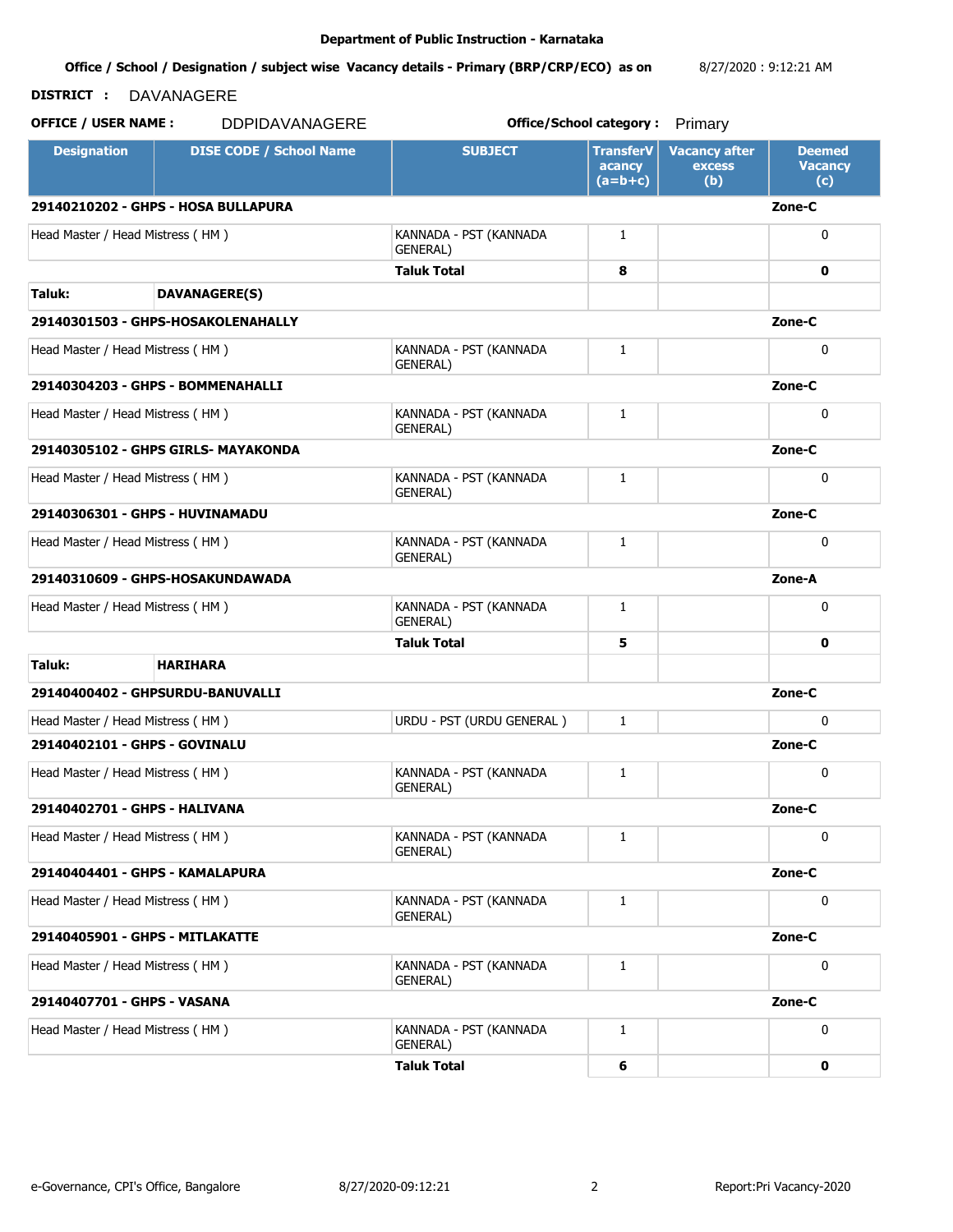**Office / School / Designation / subject wise Vacancy details - Primary (BRP/CRP/ECO) as on**  8/27/2020 : 9:12:21 AM

## **DISTRICT :** DAVANAGERE

**OFFICE / USER NAME :** DDPIDAVANAGERE **but the contract office/School category :** Primary

**Designation | DISE CODE / School Name | SUBJECT | TransferV acancy (a=b+c) Vacancy after excess (b) Deemed Vacancy (c) Taluk: HONNALI 29140503101 - GHPS - KOTEMALLUR Zone-C** Head Master / Head Mistress ( HM ) KANNADA - PST (KANNADA GENERAL) 1 0 **29140504001 - GHPS - MUKTHENAHALLI Zone-C** Head Master / Head Mistress (HM ) KANNADA - PST (KANNADA GENERAL) 1 0 **29140505104 - GLPSURDU ANEKAL EXTN-SASVEHALLI Zone-C** Head Master / Head Mistress ( HM ) URDU - PST (URDU GENERAL ) 1 0 **29140505201 - GHPS URDU-MAVINAKOTE Zone-C** Head Master / Head Mistress ( HM )  $URDU - PST (URDU GENERAL)$  1 0 0 **29140505802 - GLPSURDU-CHILAPURA Zone-C** Head Master / Head Mistress ( HM ) URDU - PST (URDU GENERAL ) 1 0 **29140506102 - GHPSURDU-HUNSAGATTA Zone-C** Head Master / Head Mistress ( HM )  $URDU - PST (URDU GENERAL)$  1 0 0 **29140508302 - GHPSURDU-CHILUR Zone-C** Head Master / Head Mistress ( HM ) URDU - PST (URDU GENERAL ) 1 0 **29140510501 - GHPS - VADERAHATHUR Zone-C** Head Master / Head Mistress ( HM ) KANNADA - PST (KANNADA GENERAL) 1 0 **Taluk Total 8 0 Taluk: JAGALUR 29140601102 - GHPS - BASAVANAKOTE Zone-C** Head Master / Head Mistress ( HM ) KANNADA - PST (KANNADA GENERAL) 1 0 **29140601202 - GHPS - BASAVAPURA Zone-C** Head Master / Head Mistress ( HM ) KANNADA - PST (KANNADA GENERAL) 1 1 0 **29140601401 - GHPS - BENNEHALLI Zone-C** Head Master / Head Mistress ( HM ) KANNADA - PST (KANNADA GENERAL) 1 0 **29140602501 - GHPS - CHIKKABANNIHATTI Zone-C** Head Master / Head Mistress (HM ) KANNADA - PST (KANNADA GENERAL) 1 1 0 **29140602801 - GHPS - CHIKKAMMANAHATTI Zone-C** Head Master / Head Mistress ( HM ) KANNADA - PST (KANNADA GENERAL) 1 0 **29140602901 - GHPS - CHIKKAUJJINI Zone-C** Head Master / Head Mistress ( HM ) KANNADA - PST (KANNADA GENERAL) 1 1 0 **29140603901 - GHPS - GAUDAGONDANAHALLI Zone-C** Head Master / Head Mistress ( HM ) KANNADA - PST (KANNADA GENERAL) 1 0

e-Governance, CPI's Office, Bangalore 8/27/2020-09:12:21 3 Report:Pri Vacancy-2020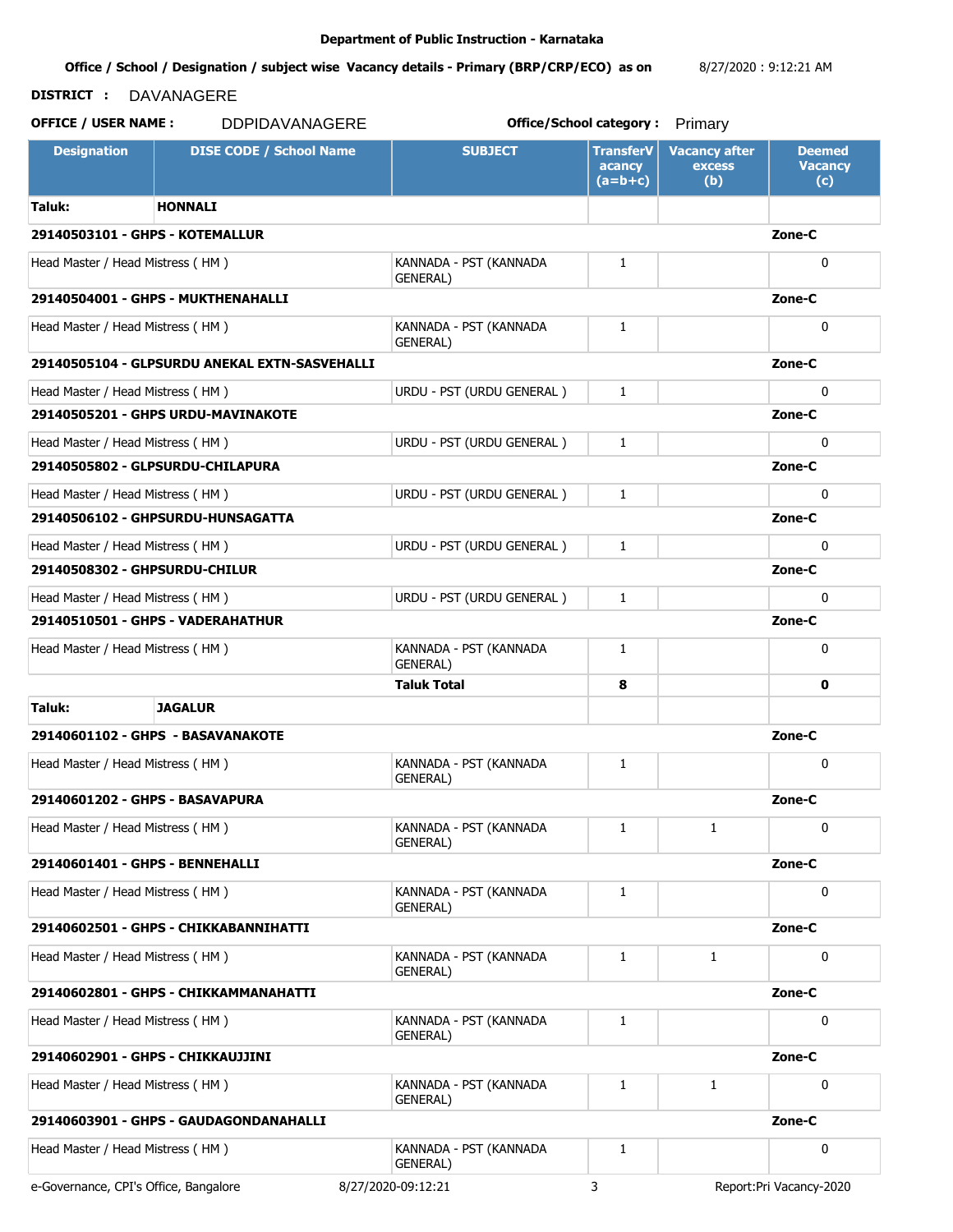**Office / School / Designation / subject wise Vacancy details - Primary (BRP/CRP/ECO) as on**  8/27/2020 : 9:12:21 AM

# **DISTRICT :** DAVANAGERE

| <b>Designation</b>                         | <b>DISE CODE / School Name</b>      | <b>SUBJECT</b>                             | <b>TransferV</b><br>acancy<br>$(a=b+c)$ | <b>Vacancy after</b><br><b>excess</b><br>(b) | <b>Deemed</b><br><b>Vacancy</b><br>(c) |
|--------------------------------------------|-------------------------------------|--------------------------------------------|-----------------------------------------|----------------------------------------------|----------------------------------------|
| 29140605201 - GHPS - HALEKALLU             |                                     |                                            |                                         |                                              | Zone-C                                 |
| Head Master / Head Mistress (HM)           |                                     | KANNADA - PST (KANNADA<br><b>GENERAL</b> ) | 1                                       |                                              | 0                                      |
| 29140606902 - GHPS - JAMMAPURA             |                                     |                                            |                                         |                                              | Zone-C                                 |
| Head Master / Head Mistress (HM)           |                                     | KANNADA - PST (KANNADA<br>GENERAL)         | 1                                       |                                              | 0                                      |
| 29140607801 - GHPS - KANANAKATTE<br>Zone-C |                                     |                                            |                                         |                                              |                                        |
| Head Master / Head Mistress (HM)           |                                     | KANNADA - PST (KANNADA<br><b>GENERAL</b> ) | 1                                       |                                              | 0                                      |
| 29140609901 - GHPS - MALLAPURA             |                                     |                                            |                                         |                                              | Zone-C                                 |
| Head Master / Head Mistress (HM)           |                                     | KANNADA - PST (KANNADA<br><b>GENERAL</b> ) | 1                                       |                                              | 0                                      |
|                                            | 29140612902 - GHPS - SIDDAIAHNAKOTE |                                            |                                         |                                              | Zone-C                                 |
| Head Master / Head Mistress (HM)           |                                     | KANNADA - PST (KANNADA<br>GENERAL)         | $\mathbf{1}$                            | 1                                            | 0                                      |
|                                            |                                     | <b>Taluk Total</b>                         | 12                                      | 4                                            | 0                                      |
|                                            |                                     | <b>District Total</b>                      | 45                                      | 4                                            | 0                                      |
|                                            |                                     | <b>Cadre Total</b>                         | 45                                      | 4                                            | 0                                      |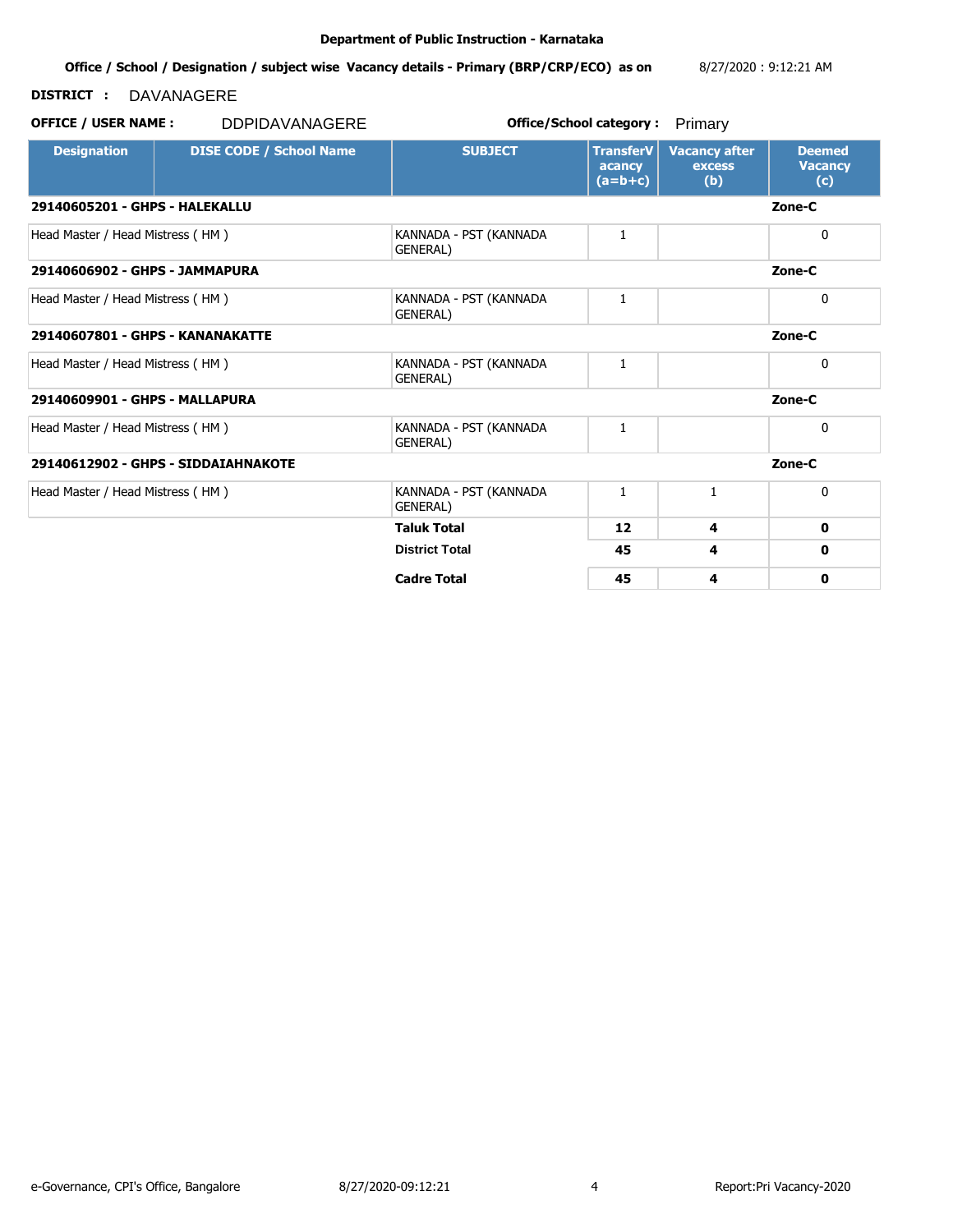#### **Office / School / Designation / subject wise Vacancy details - Primary (BRP/CRP/ECO) as on**  8/27/2020 : 9:12:21 AM

# **DISTRICT :** DAVANAGERE

| <b>Designation</b>                     | <b>DISE CODE / School Name</b>             | <b>SUBJECT</b>                             | <b>TransferV</b><br>acancy<br>$(a=b+c)$ | <b>Vacancy after</b><br><b>excess</b><br>(b) | <b>Deemed</b><br><b>Vacancy</b><br>(c) |
|----------------------------------------|--------------------------------------------|--------------------------------------------|-----------------------------------------|----------------------------------------------|----------------------------------------|
| Cadre Group: HM/NGHM/AM                |                                            |                                            |                                         |                                              |                                        |
| District:                              | <b>DAVANAGERE</b>                          |                                            |                                         |                                              |                                        |
| Taluk:                                 | DAVANAGERE(N)                              |                                            |                                         |                                              |                                        |
| 29140200401 - GHPSMODEL-ANAJI          |                                            |                                            |                                         |                                              | Zone-C                                 |
| Non Graduate HM (NGHM)                 |                                            | KANNADA - PST (KANNADA<br><b>GENERAL)</b>  | $\mathbf{1}$                            |                                              | $\mathbf{0}$                           |
| 29140201501 - GHPS - DODDABATHI        |                                            |                                            |                                         |                                              | Zone-B                                 |
| Non Graduate HM (NGHM)                 |                                            | KANNADA - PST (KANNADA<br>GENERAL)         | $\mathbf{1}$                            |                                              | 0                                      |
|                                        | 29140208614 - GHPSURDU-S.S.M NAGARA W.NO 4 |                                            |                                         |                                              | Zone-A                                 |
| Non Graduate HM (NGHM)                 |                                            | URDU - PST (URDU GENERAL)                  | $\mathbf{1}$                            |                                              | $\mathbf{0}$                           |
|                                        |                                            | <b>Taluk Total</b>                         | 3                                       |                                              | 0                                      |
| Taluk:                                 | <b>DAVANAGERE(S)</b>                       |                                            |                                         |                                              |                                        |
|                                        | 29140310718 - GHPS SRI RAMA NAGAR - DVG    |                                            |                                         |                                              | Zone-A                                 |
| Non Graduate HM (NGHM)                 |                                            | KANNADA - PST (KANNADA<br><b>GENERAL</b> ) | 1                                       |                                              | 0                                      |
|                                        |                                            | <b>Taluk Total</b>                         | 1                                       |                                              | 0                                      |
| Taluk:                                 | <b>HONNALI</b>                             |                                            |                                         |                                              |                                        |
| 29140501001 - GHPS - ARABAGATTE        |                                            |                                            |                                         |                                              | Zone-C                                 |
| Non Graduate HM (NGHM)                 |                                            | KANNADA - PST (KANNADA<br>GENERAL)         | 1                                       |                                              | 0                                      |
| 29140505101 - GHPS - SASVEHALLI        |                                            |                                            |                                         |                                              | Zone-C                                 |
| Non Graduate HM (NGHM)                 |                                            | KANNADA - PST (KANNADA<br>GENERAL)         | $\mathbf{1}$                            |                                              | $\mathbf{0}$                           |
| 29140509501 - GHPS - SURAHONNE         |                                            |                                            |                                         |                                              | Zone-C                                 |
| Non Graduate HM (NGHM)                 |                                            | KANNADA - PST (KANNADA<br>GENERAL)         | $\mathbf{1}$                            |                                              | 0                                      |
|                                        | 29140513401 - GHPS - TBC DEVANAIKANAHALLI  |                                            |                                         |                                              | Zone-B                                 |
| Non Graduate HM (NGHM)                 |                                            | KANNADA - PST (KANNADA<br>GENERAL)         | 1                                       |                                              | 0                                      |
| 31291405090 - BEO HONNALI              |                                            |                                            |                                         |                                              | Zone-A                                 |
| Education Co-Ordinator (ECO) - Primary |                                            |                                            | $\mathbf{2}^{\prime}$                   |                                              | 0                                      |
|                                        |                                            | <b>Taluk Total</b>                         | 6                                       |                                              | 0                                      |
| Taluk:                                 | <b>JAGALUR</b>                             |                                            |                                         |                                              |                                        |
| 29140611201 - GHPS - MUSTOORU          |                                            |                                            |                                         |                                              | Zone-C                                 |
| Non Graduate HM (NGHM)                 |                                            | KANNADA - PST (KANNADA<br>GENERAL)         | $\mathbf{1}$                            |                                              | 0                                      |
| 29140613101 - GHPS - SOKKE             |                                            |                                            |                                         |                                              | Zone-C                                 |
| Non Graduate HM (NGHM)                 |                                            | KANNADA - PST (KANNADA<br>GENERAL)         | $\mathbf{1}$                            |                                              | 0                                      |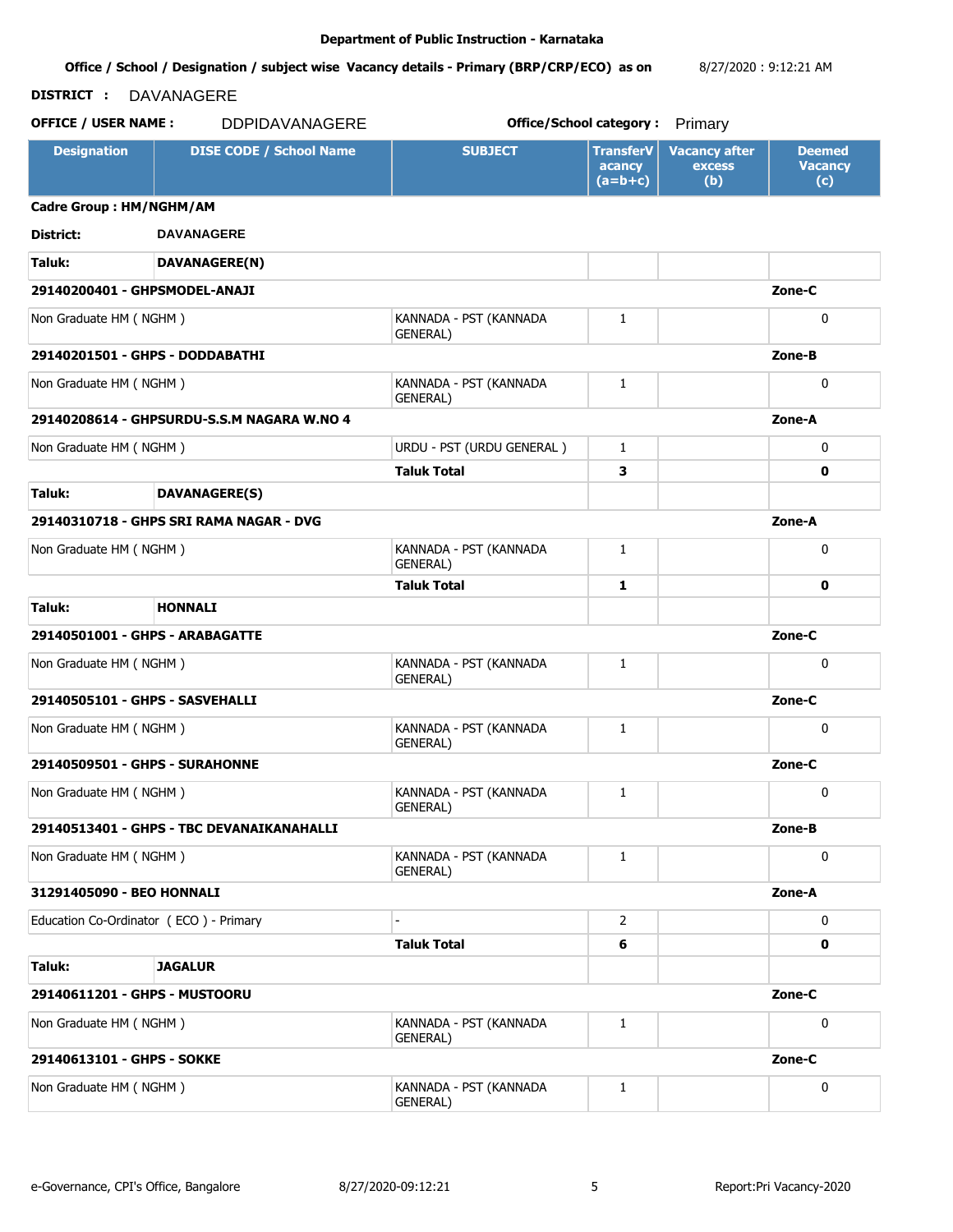**Office / School / Designation / subject wise Vacancy details - Primary (BRP/CRP/ECO) as on**  8/27/2020 : 9:12:21 AM

# **DISTRICT :** DAVANAGERE

# **OFFICE / USER NAME :** DDPIDAVANAGERE **but the contract office/School category :** Primary

**Designation DISE CODE / School Name SUBJECT TransferV acancy (a=b+c) Vacancy after excess (b) Deemed Vacancy (c) 29140613801 - GHPS - TORANAGATTE Zone-C** Non Graduate HM ( NGHM ) KANNADA - PST (KANNADA GENERAL) 1 0 **29140616603 - GOVT SANTEPET HPS - JAGALUR Zone-A** Non Graduate HM ( NGHM ) KANNADA - PST (KANNADA GENERAL) 1 0 **31291406091 - BEO JAGALUR Zone-A** Education Co-Ordinator (ECO ) - Primary 2 2 0 **Taluk Total 6 0 District Total 16 0 Cadre Total 16 0**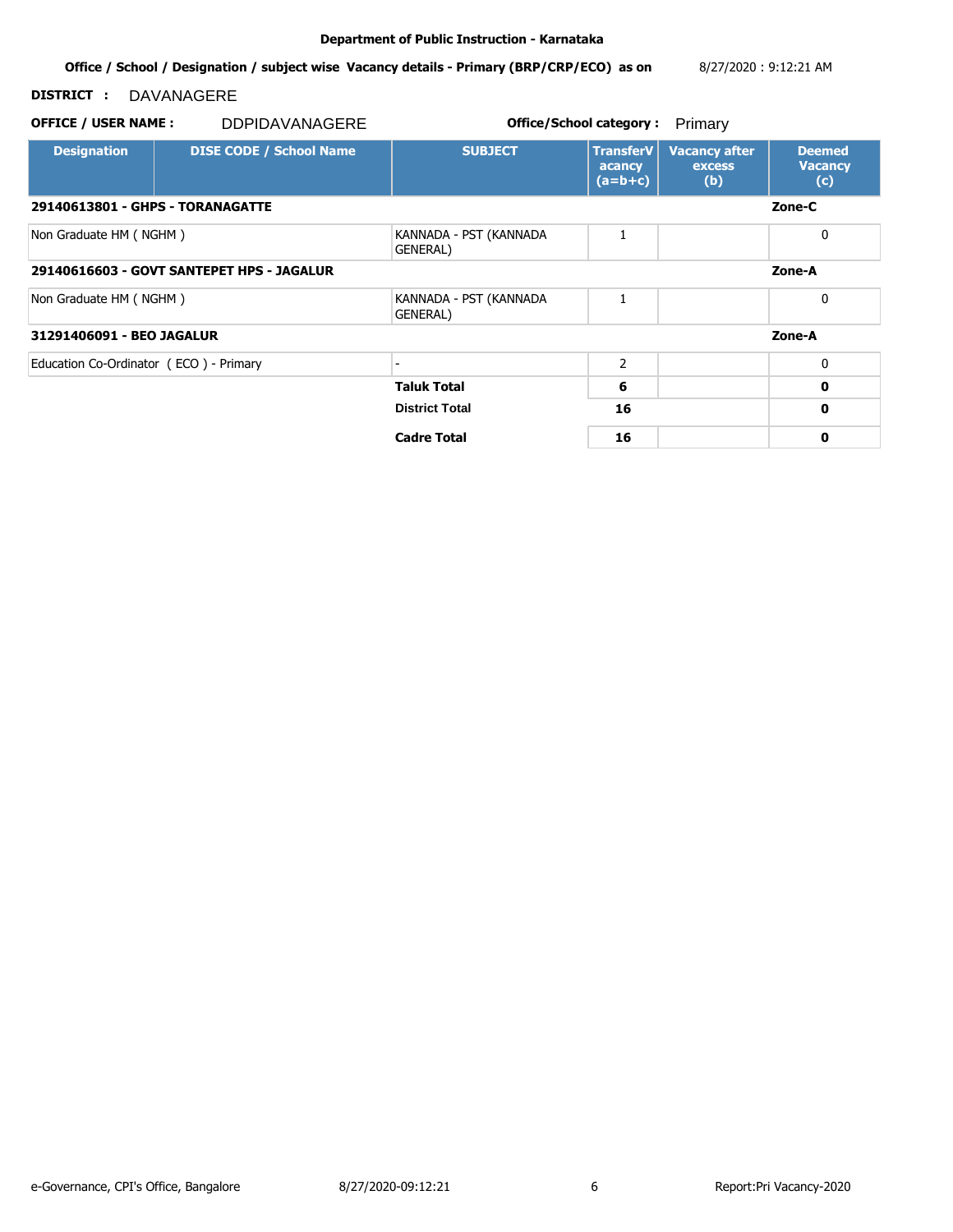#### **Office / School / Designation / subject wise Vacancy details - Primary (BRP/CRP/ECO) as on**  8/27/2020 : 9:12:21 AM

### **DISTRICT :** DAVANAGERE

| <b>Designation</b>                        | <b>DISE CODE / School Name</b>                   | <b>SUBJECT</b>                     | <b>TransferV</b><br>acancy<br>$(a=b+c)$ | <b>Vacancy after</b><br>excess<br>(b) | <b>Deemed</b><br><b>Vacancy</b><br>(c) |
|-------------------------------------------|--------------------------------------------------|------------------------------------|-----------------------------------------|---------------------------------------|----------------------------------------|
| Cadre Group: HM/NGHM/AM                   |                                                  |                                    |                                         |                                       |                                        |
| District:                                 | <b>DAVANAGERE</b>                                |                                    |                                         |                                       |                                        |
| Taluk:                                    | <b>CHANNAGIRI</b>                                |                                    |                                         |                                       |                                        |
|                                           | 29140100201 - GLPS - SRIPURA AKALI KATTE         |                                    |                                         |                                       | Zone-C                                 |
| Assistant Master (AM)                     |                                                  | KANNADA SCIENCE - PST              | $\mathbf{1}$                            |                                       | $\Omega$                               |
| 29140101401 - GLPS - B HOSALLI            |                                                  |                                    |                                         |                                       | Zone-C                                 |
| Assistant Master (AM)                     |                                                  | KANNADA - PST (KANNADA<br>GENERAL) | 1                                       |                                       | $\mathbf{0}$                           |
| Graduate Primary Teacher(Language)-GPT    |                                                  | <b>ENGLISH - GPT</b>               | $\mathbf{1}$                            |                                       | $\mathbf{0}$                           |
| 29140101402 - GHPS - HOSANAGARA<br>Zone-C |                                                  |                                    |                                         |                                       |                                        |
| Assistant Master (AM)                     |                                                  | <b>ENGLISH - PST</b>               | $\mathbf{1}$                            |                                       | $\mathbf{0}$                           |
| 29140101701 - GLPS - BAIRAPURA            |                                                  |                                    |                                         |                                       | Zone-C                                 |
| Assistant Master (AM)                     |                                                  | KANNADA SCIENCE - PST              | $\mathbf{1}$                            |                                       | $\mathbf{0}$                           |
| 29140102201 - GHPS - BELLIGANUDU          |                                                  |                                    |                                         |                                       | Zone-C                                 |
|                                           | Graduate Primary Teacher(Maths&Science)-GPT      | KANNADA SCIENCE - GPT              | $\mathbf{1}$                            |                                       | $\Omega$                               |
|                                           | 29140102501 - GLPS - BHAIRANAHALLI               |                                    |                                         |                                       | Zone-C                                 |
| Assistant Master (AM)                     |                                                  | KANNADA SCIENCE - PST              | $\mathbf{1}$                            |                                       | $\mathbf{0}$                           |
|                                           | 29140103201 - GHPS - BUSSENAHALLI                |                                    |                                         |                                       | Zone-B                                 |
| Assistant Master (AM)                     |                                                  | <b>ENGLISH - PST</b>               | $\mathbf{1}$                            |                                       | $\Omega$                               |
|                                           | 29140103501 - GLPS - CHANNENAHALLI               |                                    |                                         |                                       | Zone-C                                 |
| Assistant Master (AM)                     |                                                  | KANNADA SCIENCE - PST              | $\mathbf{1}$                            |                                       | $\mathbf{0}$                           |
|                                           | 29140105004 - GHPSBOYS-DEVARAHALLI               |                                    |                                         |                                       | Zone-C                                 |
|                                           | Graduate Primary Teacher(Maths&Science)-GPT      | KANNADA SCIENCE - GPT              | $\mathbf{1}$                            |                                       | $\mathbf{0}$                           |
|                                           | 29140105010 - GLPS-SIDDAPPA BADAVANE DEVARAHALLI |                                    |                                         |                                       | Zone-C                                 |
| Assistant Master (AM)                     |                                                  | KANNADA SCIENCE - PST              | 1                                       |                                       | 0                                      |
| 29140105101 - GLPS - DIGGENAHALLI         |                                                  |                                    |                                         |                                       | Zone-B                                 |
| Assistant Master (AM)                     |                                                  | KANNADA SCIENCE - PST              | $\mathbf{1}$                            |                                       | $\mathbf{0}$                           |
|                                           | 29140105301 - GHPS - DODDABBIGERE                |                                    |                                         |                                       | Zone-C                                 |
| Assistant Master (AM)                     |                                                  | <b>ENGLISH - PST</b>               | $\mathbf{1}$                            |                                       | $\mathbf{0}$                           |
| 29140106001 - GLPS - EKKEGONDI            |                                                  |                                    |                                         |                                       | Zone-C                                 |
| Assistant Master (AM)                     |                                                  | KANNADA SCIENCE - PST              | 1                                       |                                       | $\mathbf 0$                            |
| 29140107901 - GLPS - HALAKANAL            |                                                  |                                    |                                         |                                       | Zone-C                                 |
| Assistant Master (AM)                     |                                                  | KANNADA SCIENCE - PST              | 1                                       |                                       | $\mathbf 0$                            |
| 29140108401 - GHPS - HARALIPURA           |                                                  |                                    |                                         |                                       | Zone-C                                 |
| Graduate Primary Teacher(Language)-GPT    |                                                  | <b>ENGLISH - GPT</b>               | $\mathbf{1}$                            |                                       | 0                                      |
| 29140108901 - GHPS - HEREUDA              |                                                  |                                    |                                         |                                       | Zone-C                                 |
| Assistant Master (AM)                     |                                                  | KANNADA - PST (KANNADA<br>GENERAL) | $\mathbf{1}$                            |                                       | 0                                      |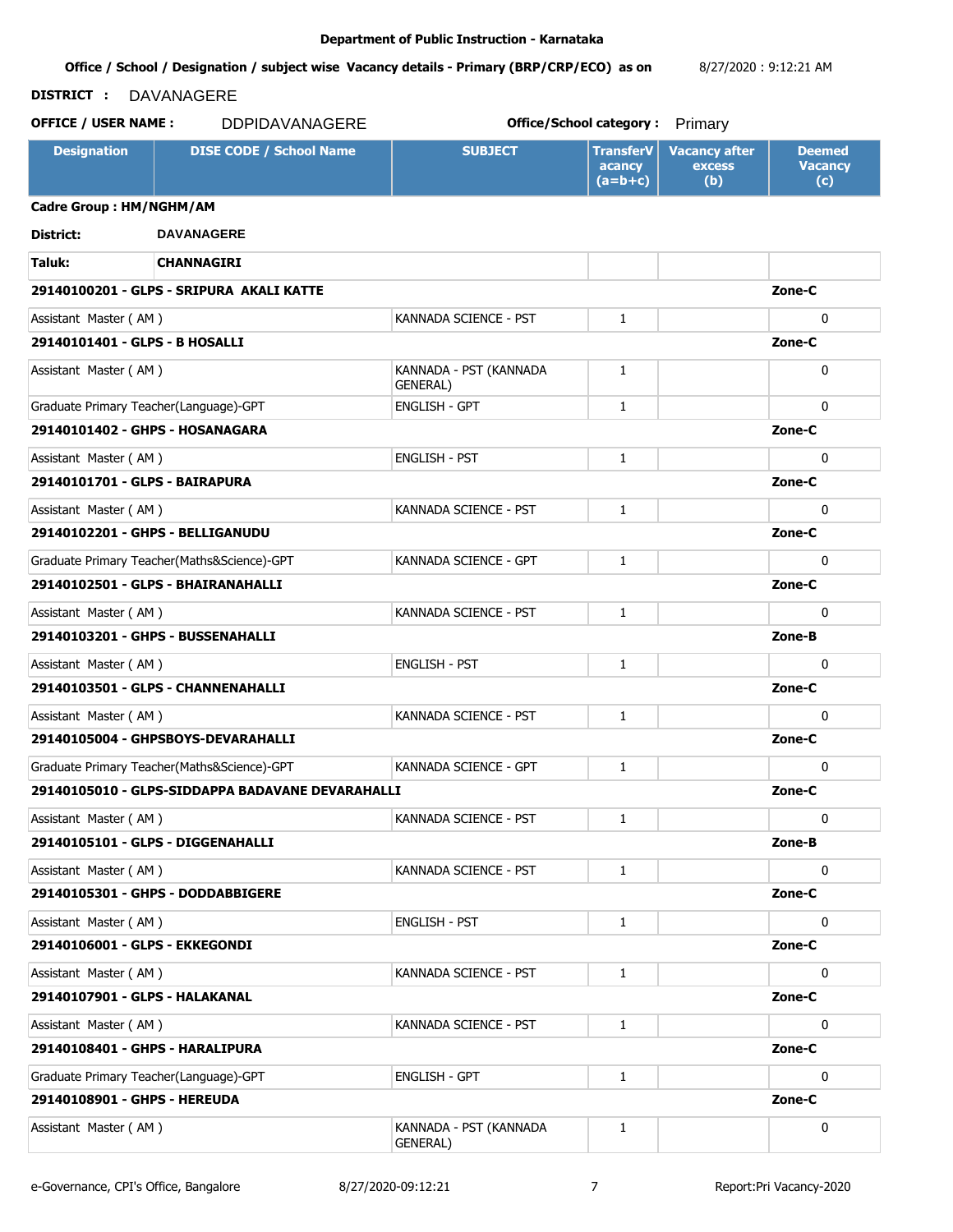**Office / School / Designation / subject wise Vacancy details - Primary (BRP/CRP/ECO) as on**  8/27/2020 : 9:12:21 AM

## **DISTRICT :** DAVANAGERE

**OFFICE / USER NAME :** DDPIDAVANAGERE **but the contract office/School category :** Primary

| <b>Designation</b>                       | <b>DISE CODE / School Name</b>                   | <b>SUBJECT</b>                            | <b>TransferV</b><br>acancy<br>$(a=b+c)$ | <b>Vacancy after</b><br>excess<br>(b) | <b>Deemed</b><br><b>Vacancy</b><br>(c) |  |
|------------------------------------------|--------------------------------------------------|-------------------------------------------|-----------------------------------------|---------------------------------------|----------------------------------------|--|
|                                          | 29140109301 - GHPS BOYSMODEL-HODIGERE            |                                           |                                         |                                       | Zone-C                                 |  |
| Graduate Primary Teacher(Language)-GPT   |                                                  | <b>ENGLISH - GPT</b>                      | $\mathbf{1}$                            |                                       | $\mathbf{0}$                           |  |
|                                          | 29140109502 - GHPSURDU-HONNEBAGI                 |                                           |                                         |                                       | Zone-B                                 |  |
|                                          | Graduate Primary Teacher(Maths&Science)-GPT      | <b>URDU SCIENCE - GPT</b>                 | $\mathbf{1}$                            |                                       | $\Omega$                               |  |
|                                          | 29140109801 - GHPSURDU-HOSURU JODI               |                                           |                                         |                                       | Zone-C                                 |  |
| Assistant Master (AM)                    |                                                  | KANNADA - PST (KANNADA<br>GENERAL)        | 1                                       |                                       | $\mathbf{0}$                           |  |
| 29140110101 - GLPS - JAKKALI             |                                                  |                                           |                                         |                                       | Zone-C                                 |  |
| Assistant Master (AM)                    |                                                  | KANNADA SCIENCE - PST                     | $\mathbf{1}$                            |                                       | $\mathbf{0}$                           |  |
| 29140110201 - GHPS - JAMMAPURA<br>Zone-C |                                                  |                                           |                                         |                                       |                                        |  |
|                                          | Graduate Primary Teacher(Maths&Science)-GPT      | KANNADA SCIENCE - GPT                     | $\mathbf{1}$                            |                                       | $\Omega$                               |  |
|                                          | 29140111501 - GHPS BOYSURDU-KEREBILACHI          |                                           |                                         |                                       | Zone-C                                 |  |
| Assistant Master (AM)                    |                                                  | URDU - PST (URDU GENERAL)                 | $\mathbf{1}$                            |                                       | $\mathbf{0}$                           |  |
| 29140112701 - GHPS - KODAGIKERE          |                                                  |                                           |                                         |                                       | Zone-C                                 |  |
| Assistant Master (AM)                    |                                                  | KANNADA SCIENCE - PST                     | $\mathbf{1}$                            |                                       | $\Omega$                               |  |
|                                          | 29140113701 - GLPS - MACHANAIKANAHALLI           |                                           |                                         |                                       | Zone-B                                 |  |
| Assistant Master (AM)                    |                                                  | KANNADA SCIENCE - PST                     | $\mathbf{1}$                            |                                       | $\mathbf{0}$                           |  |
| 29140113801 - GLPS - MADAPURA            |                                                  |                                           |                                         |                                       | Zone-C                                 |  |
| Assistant Master (AM)                    |                                                  | KANNADA SCIENCE - PST                     | $\mathbf{1}$                            |                                       | $\mathbf{0}$                           |  |
|                                          | 29140114401 - GLPS - MALLIGENAHALI               |                                           |                                         |                                       | Zone-C                                 |  |
| Assistant Master (AM)                    |                                                  | KANNADA SCIENCE - PST                     | 1                                       |                                       | $\mathbf{0}$                           |  |
|                                          | 29140114901 - GHPS - MARABANAHALLI               |                                           |                                         |                                       | Zone-C                                 |  |
| Graduate Primary Teacher(Language)-GPT   |                                                  | <b>ENGLISH - GPT</b>                      | $\mathbf{1}$                            |                                       | $\mathbf{0}$                           |  |
|                                          | 29140115502 - GHPS MEDAGONDANAHALLI              |                                           |                                         |                                       | Zone-C                                 |  |
| Assistant Master (AM)                    |                                                  | KANNADA - PST (KANNADA<br><b>GENERAL)</b> | 1                                       |                                       | 0                                      |  |
| Assistant Master (AM)                    |                                                  | KANNADA SCIENCE - PST                     | 1                                       | 0                                     | $\mathbf{0}$                           |  |
|                                          | 29140115503 - GLPS-MEDAGONDANAHALLI VADDARAHATTI |                                           |                                         |                                       | Zone-C                                 |  |
| Assistant Master (AM)                    |                                                  | KANNADA SCIENCE - PST                     | 1                                       |                                       | 0                                      |  |
|                                          | 29140115603 - GLPS - MEDIKERE MALLESWARA CAMP    |                                           |                                         |                                       | Zone-C                                 |  |
| Assistant Master (AM)                    |                                                  | KANNADA SCIENCE - PST                     | 1                                       |                                       | $\mathbf 0$                            |  |
| 29140116001 - GHPS - MUDIGERE            |                                                  |                                           |                                         |                                       | Zone-C                                 |  |
| Graduate Primary Teacher(Language)-GPT   |                                                  | <b>ENGLISH - GPT</b>                      | 1                                       |                                       | $\mathbf{0}$                           |  |
|                                          | 29140116301 - GHPS-N.GANADAKATTE                 |                                           |                                         |                                       | Zone-C                                 |  |
| Assistant Master (AM)                    |                                                  | KANNADA - PST (KANNADA<br>GENERAL)        | 1                                       |                                       | 0                                      |  |
| Graduate Primary Teacher(Language)-GPT   |                                                  | <b>ENGLISH - GPT</b>                      | 1                                       |                                       | 0                                      |  |
|                                          | 29140116608 - GLPS - ASOKANAGARA CAMP            |                                           |                                         |                                       | Zone-C                                 |  |
| Assistant Master (AM)                    |                                                  | KANNADA SCIENCE - PST                     | 1                                       |                                       | 0                                      |  |

e-Governance, CPI's Office, Bangalore 8/27/2020-09:12:21 8 Report:Pri Vacancy-2020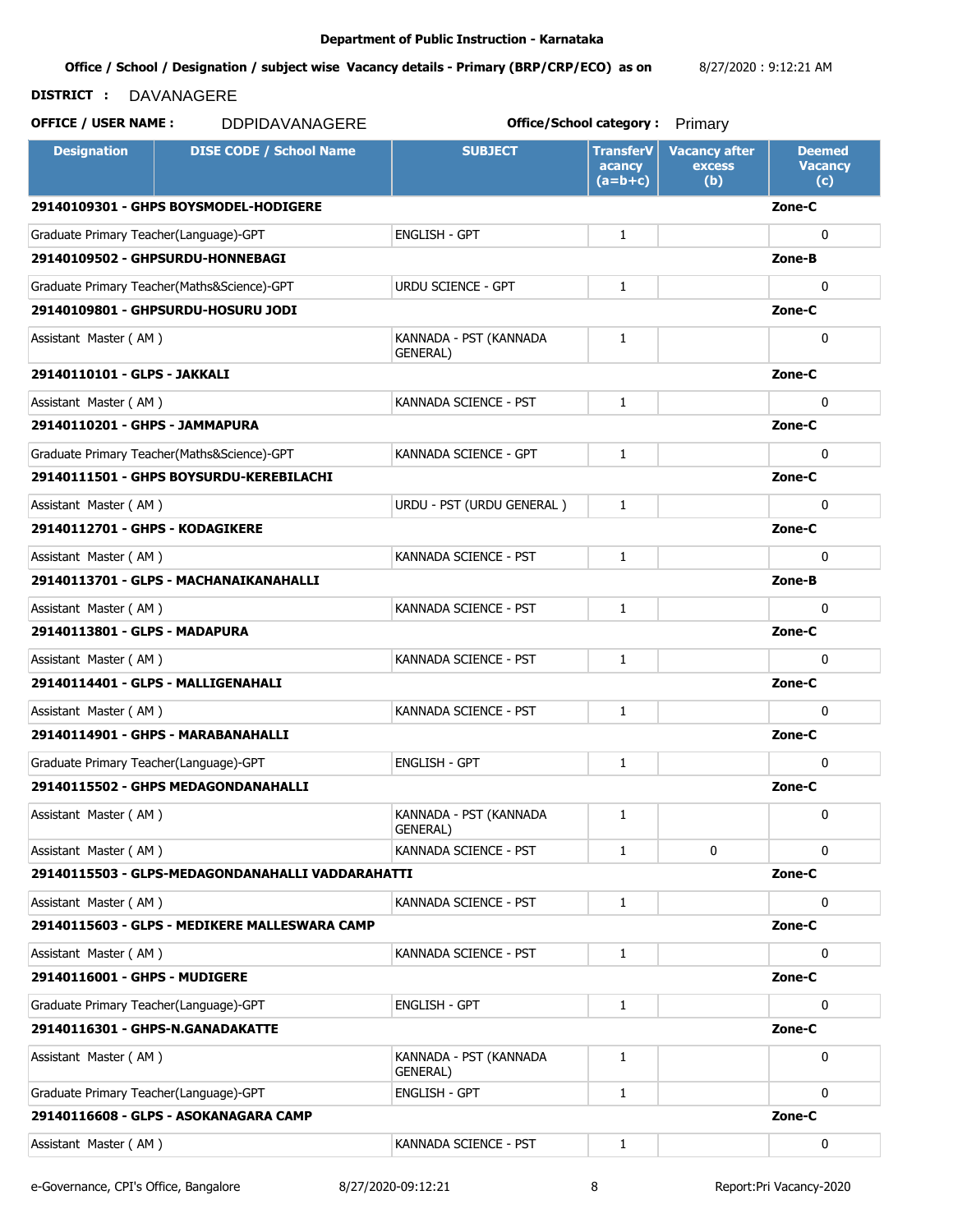#### **Office / School / Designation / subject wise Vacancy details - Primary (BRP/CRP/ECO) as on**  8/27/2020 : 9:12:21 AM

### **DISTRICT :** DAVANAGERE

| <b>Designation</b>                                             | <b>DISE CODE / School Name</b>                   | <b>SUBJECT</b>                     | <b>TransferV</b><br>acancy<br>$(a=b+c)$ | <b>Vacancy after</b><br><b>excess</b><br>(b) | <b>Deemed</b><br><b>Vacancy</b><br>(c) |
|----------------------------------------------------------------|--------------------------------------------------|------------------------------------|-----------------------------------------|----------------------------------------------|----------------------------------------|
|                                                                | 29140116705 - GHPSURDU-NALLURU BAZAR             |                                    |                                         |                                              | Zone-C                                 |
| Assistant Master (AM)                                          |                                                  | URDU - PST (URDU GENERAL)          | $\overline{2}$                          |                                              | $\mathbf{0}$                           |
| 29140116706 - GHPSURDU-NALLURU                                 |                                                  |                                    |                                         |                                              | Zone-C                                 |
| Assistant Master (AM)                                          |                                                  | KANNADA - PST (KANNADA<br>GENERAL) | 1                                       |                                              | $\mathbf{0}$                           |
|                                                                | 29140116707 - GHPSURDU-NALLURU CAMP              |                                    |                                         |                                              | Zone-C                                 |
|                                                                | Graduate Primary Teacher(Maths&Science)-GPT      | <b>URDU SCIENCE - GPT</b>          | $\mathbf{1}$                            |                                              | $\mathbf{0}$                           |
|                                                                | 29140116901 - GLPSURDU-NAVILE HAL                |                                    |                                         |                                              | Zone-C                                 |
| Assistant Master (AM)                                          |                                                  | URDU - PST (URDU GENERAL)          | $\mathbf{1}$                            |                                              | $\mathbf{0}$                           |
| 29140116902 - GHPS - NAVILEHAL                                 |                                                  |                                    |                                         |                                              | Zone-C                                 |
| Graduate Primary Teacher(Language)-GPT                         |                                                  | <b>ENGLISH - GPT</b>               | 1                                       |                                              | $\mathbf{0}$                           |
| 29140117101 - GHPS - NILOGALLU                                 |                                                  |                                    |                                         |                                              | Zone-C                                 |
| Assistant Master (AM)                                          |                                                  | <b>ENGLISH - PST</b>               | $\mathbf{1}$                            |                                              | $\mathbf{0}$                           |
| 29140117804 - GLPS - ROPPADAHATTI                              |                                                  |                                    |                                         |                                              | Zone-C                                 |
| Assistant Master (AM)                                          |                                                  | KANNADA SCIENCE - PST              | $\mathbf{1}$                            |                                              | $\mathbf{0}$                           |
| 29140118501 - GLPS-SHRUNGARABAGU THANDABASAVAPATTANA<br>Zone-C |                                                  |                                    |                                         |                                              |                                        |
| Assistant Master (AM)                                          |                                                  | KANNADA SCIENCE - PST              | $\mathbf{1}$                            |                                              | $\Omega$                               |
|                                                                | 29140118902 - GLPS - GAULIGARA CAMP              |                                    |                                         |                                              | Zone-C                                 |
| Assistant Master (AM)                                          |                                                  | KANNADA SCIENCE - PST              | 1                                       |                                              | $\mathbf{0}$                           |
| 29140119302 - GLPS KALLENAHALLI                                |                                                  |                                    |                                         |                                              | Zone-C                                 |
| Assistant Master (AM)                                          |                                                  | KANNADA SCIENCE - PST              | $\mathbf{1}$                            |                                              | $\mathbf{0}$                           |
|                                                                | 29140120501 - GHPS - THIPPAGONDANALLI            |                                    |                                         |                                              | Zone-C                                 |
| Assistant Master (AM)                                          |                                                  | KANNADA - PST (KANNADA<br>GENERAL) | $\mathbf{1}$                            |                                              | 0                                      |
|                                                                | 29140120702 - GHPSGIRLS-THYAVANIGE               |                                    |                                         |                                              | Zone-C                                 |
|                                                                | Graduate Primary Teacher(Maths&Science)-GPT      | KANNADA SCIENCE - GPT              | 1                                       |                                              | 0                                      |
|                                                                | 29140120703 - GHPS URDU-THYAVANIGE               |                                    |                                         |                                              | Zone-C                                 |
| Assistant Master (AM)                                          |                                                  | URDU - PST (URDU GENERAL)          | 1                                       |                                              | $\mathbf{0}$                           |
| 29140120902 - GLPSURDU-UBRANI                                  |                                                  |                                    |                                         |                                              | Zone-C                                 |
| Assistant Master (AM)                                          |                                                  | URDU - PST (URDU GENERAL)          | 1                                       |                                              | 0                                      |
|                                                                | 29140122001 - GHPS -V RAMENAHALLI                |                                    |                                         |                                              | Zone-C                                 |
|                                                                | Graduate Primary Teacher(Maths&Science)-GPT      | KANNADA SCIENCE - GPT              | 1                                       |                                              | 0                                      |
|                                                                | 29140122507 - GHPSURDU-SANTHE MAIDANA CHANNAGIRI |                                    |                                         |                                              | Zone-A                                 |
| Assistant Master (AM)                                          |                                                  | KANNADA - PST (KANNADA<br>GENERAL) | 1                                       |                                              | 0                                      |
|                                                                | 29140123101 - GHPSURDU-KOUSAR MASJID CHANNAGIRI  |                                    |                                         |                                              | Zone-A                                 |
| Assistant Master (AM)                                          |                                                  | KANNADA - PST (KANNADA<br>GENERAL) | $\mathbf{1}$                            |                                              | 0                                      |
|                                                                |                                                  | <b>Taluk Total</b>                 | 54                                      | 0                                            | 0                                      |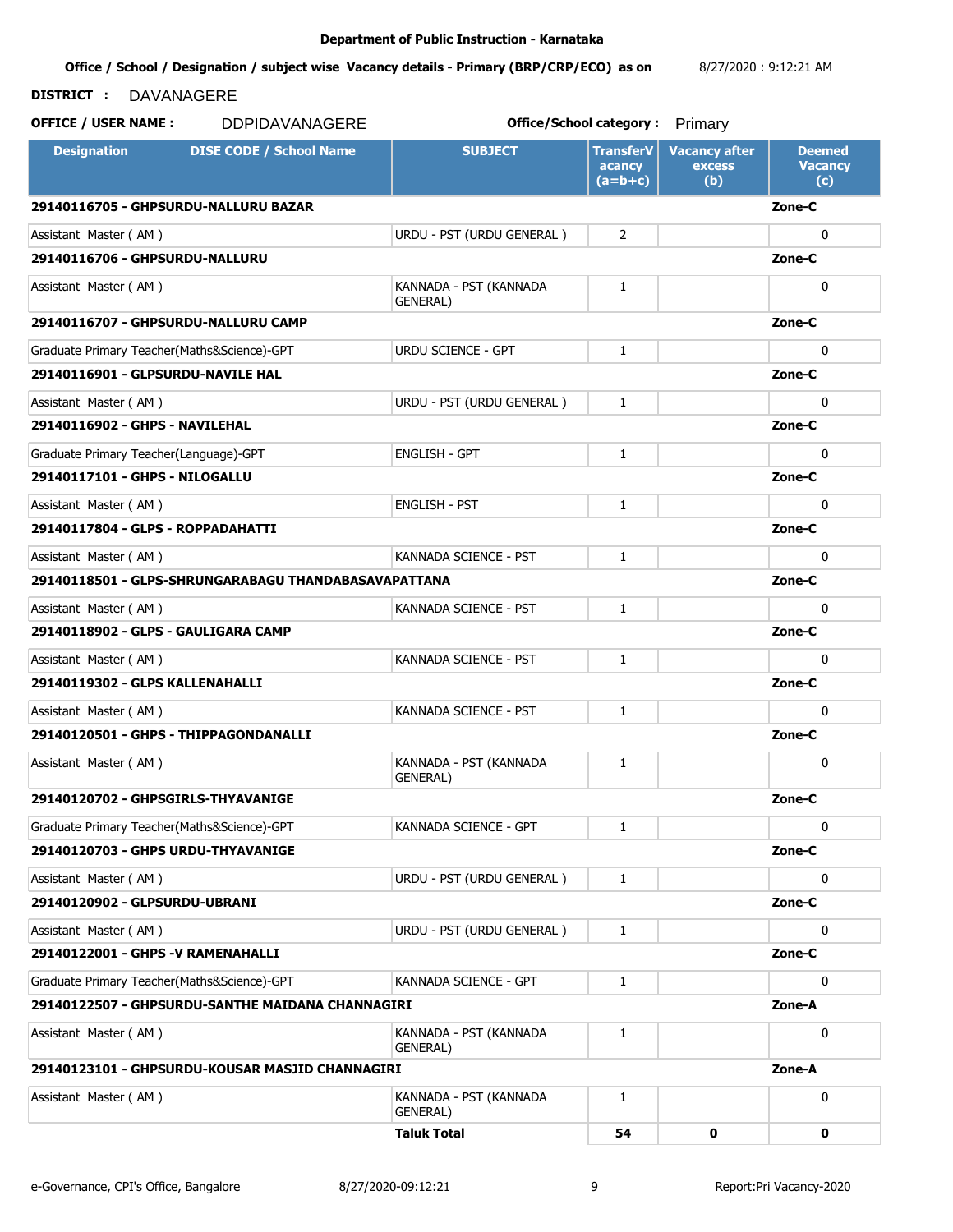#### **Office / School / Designation / subject wise Vacancy details - Primary (BRP/CRP/ECO) as on**  8/27/2020 : 9:12:21 AM

### **DISTRICT :** DAVANAGERE

**OFFICE / USER NAME :** DDPIDAVANAGERE **but the contract office/School category :** Primary

**Designation | DISE CODE / School Name | SUBJECT | TransferV acancy (a=b+c) Vacancy after excess (b) Deemed Vacancy (c) Taluk: DAVANAGERE(N) 29140200101 - GHPS - AGASANAKATTE Zone-C** Assistant Master (AM ) ENGLISH - PST 0 **29140200702 - GLPSURDU-AVARGOLLA Zone-B** Assistant Master ( AM ) URDU - PST (URDU GENERAL ) 1 0 **29140200910 - GHPS - B. KALAPANAHALLI Zone-B** Graduate Primary Teacher(Maths&Science)-GPT KANNADA SCIENCE - GPT 1 0 0 0 **29140201901 - GLPS - GIRIYAPURA Zone-C** Assistant Master (AM ) KANNADA - PST (KANNADA GENERAL) 1 0 **29140202601 - GHPS - HALUVARTHI Zone-C** Assistant Master ( AM ) KANNADA SCIENCE - PST 1 0 Assistant Master ( AM ) ENGLISH - PST 0 **29140203902 - GHPS - KADAJJI Zone-B** Assistant Master ( AM ) KANNADA SCIENCE - PST 1 0 **29140204101 - GHPS - KAKKARAGOLLA Zone-B** Graduate Primary Teacher(Language)-GPT ENGLISH - GPT 1 0 **29140204701 - GHPS - KEREYAGALAHALLI Zone-C** Graduate Primary Teacher(Maths&Science)-GPT KANNADA SCIENCE - GPT 1 0 0 0 **29140204801 - GHPS - KITTHURU Zone-C** Assistant Master ( AM ) ENGLISH - PST 0 **29140206102 - GLPS-NARAGANAHALLI GOLARAHATTI Zone-C** Assistant Master (AM ) KANNADA - PST (KANNADA GENERAL) 1 0 **29140207101 - GHPS - SIDDANURU Zone-C** Assistant Master ( AM ) ENGLISH - PST 0 **29140207830 - GHPS VADDARAKERI-K.R.ROAD Zone-A** Assistant Master ( AM ) ENGLISH - PST 0 **29140208512 - GHPSURDU-MEHABOOB NAGARA W.NO 3 Zone-A** Graduate Primary Teacher(Language)-GPT URDU GENERAL - GPT 1 0 **29140208622 - GHPSKAN-S.S MALLIKARJUN NAGARA Zone-A** Graduate Primary Teacher(Language)-GPT ENGLISH - GPT 1 0 **29140208808 - GLPSURDU-AZAD NAGARA W.NO 6 Zone-A** Assistant Master ( AM ) URDU - PST (URDU GENERAL ) 1 0 **29140209212 - GHPSMODEL-HONDADA RASTE D.URS LAYOUT Zone-A** Assistant Master (AM ) ENGLISH - PST 0 **29140210202 - GHPS - HOSA BULLAPURA Zone-C** Assistant Master (AM ) ENGLISH - PST 0 **Taluk Total 18 0** e-Governance, CPI's Office, Bangalore 8/27/2020-09:12:21 10 Report:Pri Vacancy-2020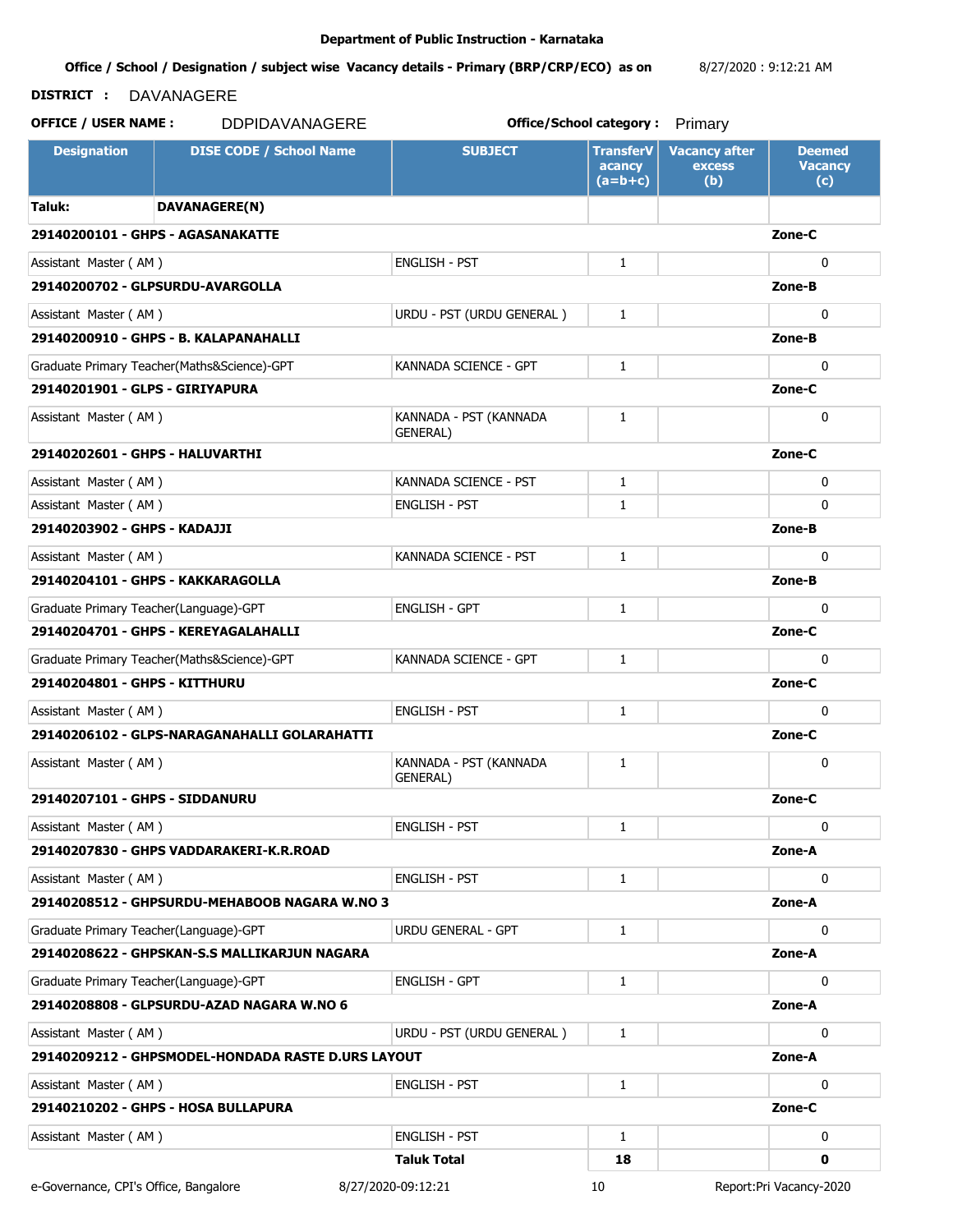**Office / School / Designation / subject wise Vacancy details - Primary (BRP/CRP/ECO) as on**  8/27/2020 : 9:12:22 AM

### **DISTRICT :** DAVANAGERE

**OFFICE / USER NAME :** DDPIDAVANAGERE **but the contract office/School category :** Primary

**Designation | DISE CODE / School Name | SUBJECT | TransferV acancy (a=b+c) Vacancy after excess (b) Deemed Vacancy (c) Taluk: DAVANAGERE(S) 29140300901 - GHPS - BATTALA KATTE Zone-B** Assistant Master (AM ) KANNADA SCIENCE - PST 0 **29140301301 - GHPS - JADAGANA HALLI Zone-C** Assistant Master ( AM ) KANNADA SCIENCE - PST 0 **29140302102 - GHPSURDU-THURCHAGATTA Zone-B** Assistant Master (AM ) URDU SCIENCE - PST 0 **29140302607 - GLPS-BULLAPURAKURKI Zone-B** Assistant Master (AM ) KANNADA - PST (KANNADA GENERAL) 1 0 **29140302701 - GHPS - CHATTOBANAHALLI Zone-B** Assistant Master ( AM ) KANNADA SCIENCE - PST 1 0 **29140303701 - GHPS - HIRETHOGALERI Zone-B** Assistant Master ( AM ) KANNADA SCIENCE - PST 0 **29140303801 - GLPS - HANUMANAHALLI Zone-C** Assistant Master (AM ) KANNADA - PST (KANNADA GENERAL) 1 0 **29140304702 - GLPS - LAMBANIHATTI Zone-C** Assistant Master (AM ) KANNADA - PST (KANNADA GENERAL) 1 0 **29140305001 - GHPS - HINDASAKATTE Zone-C** Assistant Master (AM ) KANNADA - PST (KANNADA - KANNADA - KANNADA - PST (KANNADA GENERAL) 1 0 Assistant Master ( AM ) KANNADA SCIENCE - PST 0 **29140306001 - GLPS-HONNAMARADI Zone-C** Assistant Master (AM ) KANNADA - PST (KANNADA GENERAL) 1 0 **29140306501 - GHPS - KANDAGAL Zone-C** Assistant Master ( AM ) KANNADA SCIENCE - PST 0 **29140306602 - GLPS - KODIHALLI CAMP Zone-C** Assistant Master (AM ) KANNADA - PST (KANNADA GENERAL) 1 0 **29140307001 - GHPS - VITTALAPURA Zone-C** Assistant Master (AM ) KANNADA SCIENCE - PST 0 **29140308530 - GHPSKOGUNDI-P.J EXTNDVG Zone-A** Assistant Master (AM ) KANNADA - PST (KANNADA GENERAL) 1 0 **29140308941 - GHPS-B CAMP NO 2-DVG Zone-A** Assistant Master (AM ) KANNADA SCIENCE - PST 0 **29140309022 - GHPS B CAMP NO 1 - DVG Zone-A** Assistant Master ( AM ) KANNADA SCIENCE - PST 0

e-Governance, CPI's Office, Bangalore 8/27/2020-09:12:22 11 Report:Pri Vacancy-2020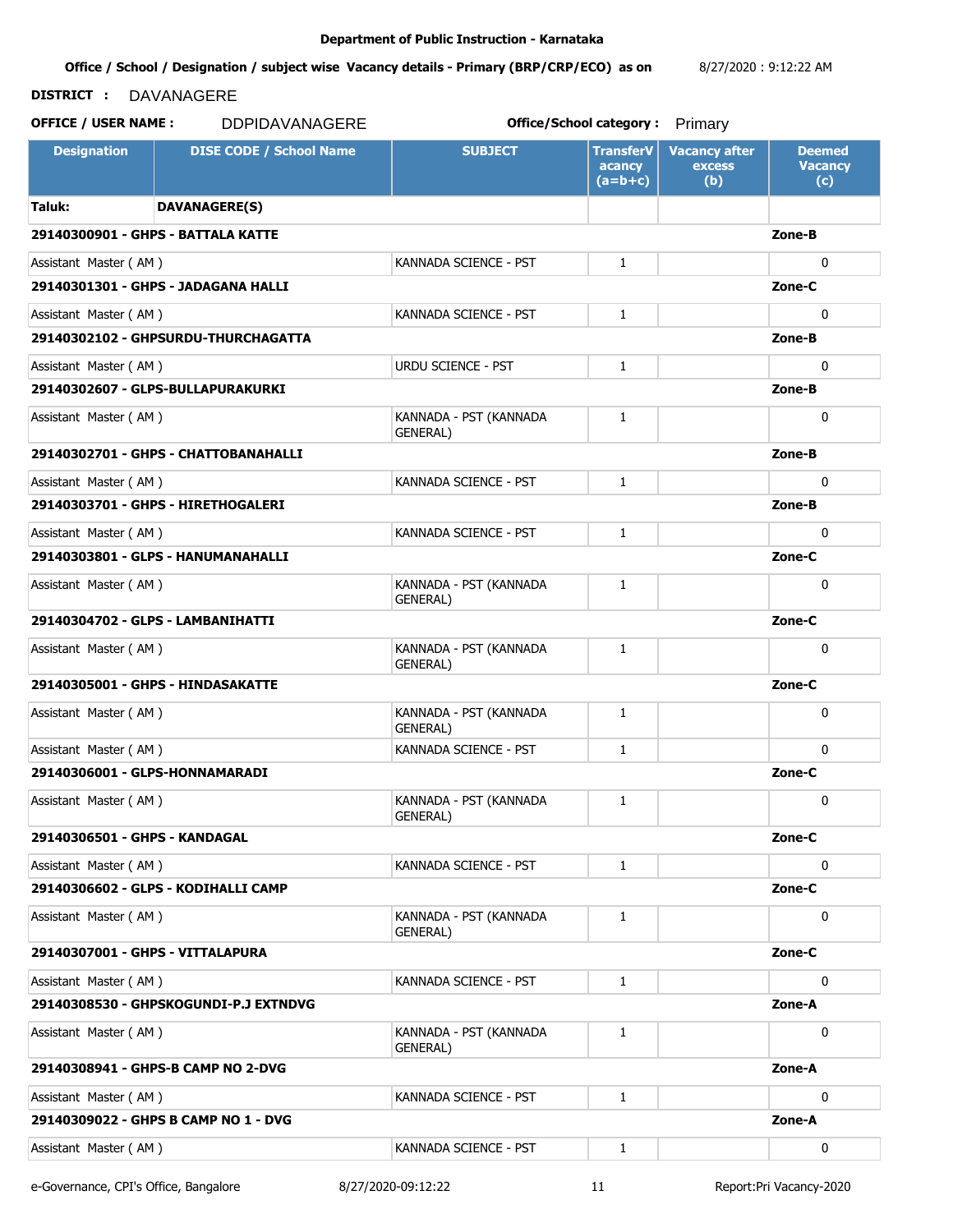#### **Office / School / Designation / subject wise Vacancy details - Primary (BRP/CRP/ECO) as on**  8/27/2020 : 9:12:22 AM

# **DISTRICT :** DAVANAGERE

| <b>Designation</b>                                            | <b>DISE CODE / School Name</b>                                 | <b>SUBJECT</b>                     | <b>TransferV</b><br>acancy<br>$(a=b+c)$ | <b>Vacancy after</b><br>excess<br>(b) | <b>Deemed</b><br><b>Vacancy</b><br>(c) |  |
|---------------------------------------------------------------|----------------------------------------------------------------|------------------------------------|-----------------------------------------|---------------------------------------|----------------------------------------|--|
|                                                               | 29140309527 - GHPS UPGRADED H.S-NITTUVALLIRMSA                 |                                    |                                         |                                       | Zone-A                                 |  |
|                                                               | Graduate Primary Teacher(Maths&Science)-GPT                    | KANNADA SCIENCE - GPT              | $\mathbf{1}$                            |                                       | $\mathbf{0}$                           |  |
|                                                               | 29140309727 - GLPSURDU-YALLAMMA NAGARA DVG                     |                                    |                                         |                                       | Zone-A                                 |  |
| Assistant Master (AM)                                         |                                                                | <b>ENGLISH - PST</b>               | $\mathbf{1}$                            |                                       | $\mathbf{0}$                           |  |
| 29140310001 - GHPS-KALAVUR                                    |                                                                |                                    |                                         |                                       | Zone-C                                 |  |
| Assistant Master (AM)                                         |                                                                | <b>ENGLISH - PST</b>               | $\mathbf{1}$                            |                                       | $\Omega$                               |  |
|                                                               | 29140310704 - GHPSURDU-S.M BADAVANE SHAMANUR                   |                                    |                                         |                                       | Zone-A                                 |  |
| Assistant Master (AM)                                         |                                                                | URDU - PST (URDU GENERAL)          | $\mathbf{1}$                            |                                       | $\mathbf{0}$                           |  |
|                                                               | 29140310718 - GHPS SRI RAMA NAGAR - DVG                        |                                    |                                         |                                       | Zone-A                                 |  |
|                                                               | KANNADA SCIENCE - PST<br>Assistant Master (AM)<br>$\mathbf{1}$ |                                    |                                         |                                       |                                        |  |
|                                                               | 29140311202 - GLPSURDU-GANGANAKATTE P.HATTI                    |                                    |                                         |                                       | Zone-C                                 |  |
| Assistant Master (AM)                                         |                                                                | KANNADA - PST (KANNADA<br>GENERAL) | 1                                       |                                       | $\mathbf{0}$                           |  |
|                                                               |                                                                | <b>Taluk Total</b>                 | 23                                      |                                       | 0                                      |  |
| Taluk:                                                        | <b>HARIHARA</b>                                                |                                    |                                         |                                       |                                        |  |
| 29140400205 - GHPS-AMARAVATHI                                 |                                                                |                                    |                                         |                                       |                                        |  |
| <b>ENGLISH - PST</b><br>$\mathbf{1}$<br>Assistant Master (AM) |                                                                |                                    |                                         |                                       | $\mathbf{0}$                           |  |
| 29140400301 - GHPS-BANNIKODU                                  |                                                                |                                    |                                         |                                       |                                        |  |
| Assistant Master (AM)                                         |                                                                | KANNADA - PST (KANNADA<br>GENERAL) | $\mathbf{1}$                            |                                       | $\mathbf{0}$                           |  |
| Assistant Master (AM)                                         |                                                                | KANNADA SCIENCE - PST              | $\mathbf{1}$                            |                                       | $\Omega$                               |  |
|                                                               | 29140400401 - GHPSMODEL-BANUVALLI                              |                                    |                                         |                                       | Zone-C                                 |  |
| Assistant Master (AM)                                         |                                                                | <b>ENGLISH - PST</b>               | $\mathbf{1}$                            |                                       | $\mathbf{0}$                           |  |
|                                                               | 29140400402 - GHPSURDU-BANUVALLI                               |                                    |                                         |                                       | Zone-C                                 |  |
| Assistant Master (AM)                                         |                                                                | <b>URDU SCIENCE - PST</b>          | $\mathbf{1}$                            |                                       | $\mathbf{0}$                           |  |
|                                                               | 29140401002 - GLPS -CHIKKABIDARE CAMP                          |                                    |                                         |                                       | Zone-C                                 |  |
| Assistant Master (AM)                                         |                                                                | KANNADA SCIENCE - PST              | 1                                       |                                       | 0                                      |  |
| 29140402301 - GHPS - GULADAHALLI                              |                                                                |                                    |                                         |                                       | Zone-C                                 |  |
| Graduate Primary Teacher(Language)-GPT                        |                                                                | <b>ENGLISH - GPT</b>               | $\mathbf{1}$                            |                                       | 0                                      |  |
| 29140402401 - GHPS - GUTHTURU                                 |                                                                |                                    |                                         |                                       | Zone-B                                 |  |
| Assistant Master (AM)                                         |                                                                | HINDI - PST                        | $\mathbf{1}$                            |                                       | 0                                      |  |
| 29140402403 - GLPS - BULLAPURA<br>Zone-C                      |                                                                |                                    |                                         |                                       |                                        |  |
| Assistant Master (AM)                                         |                                                                | KANNADA SCIENCE - PST              | $\mathbf{1}$                            |                                       | $\mathbf{0}$                           |  |
| 29140402701 - GHPS - HALIVANA                                 |                                                                |                                    |                                         |                                       | Zone-C                                 |  |
| Assistant Master (AM)                                         |                                                                | KANNADA - PST (KANNADA<br>GENERAL) | $\mathbf{1}$                            |                                       | 0                                      |  |
| 29140403001 - GHPS - HANAGAVADI                               |                                                                |                                    |                                         |                                       | Zone-B                                 |  |
| Assistant Master (AM)                                         |                                                                | <b>ENGLISH - PST</b>               | $\mathbf{1}$                            |                                       | 0                                      |  |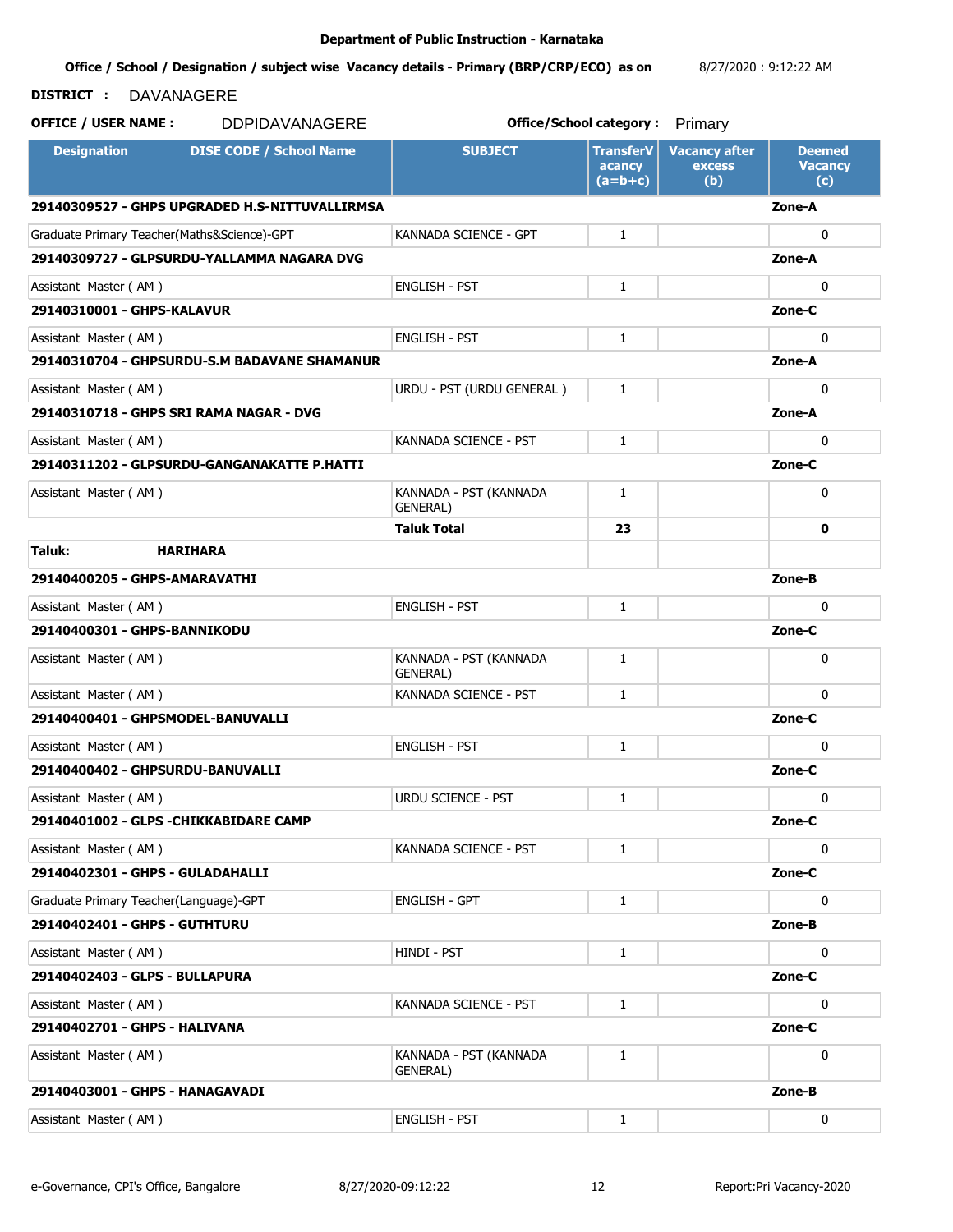#### **Office / School / Designation / subject wise Vacancy details - Primary (BRP/CRP/ECO) as on**  8/27/2020 : 9:12:22 AM

### **DISTRICT :** DAVANAGERE

| <b>Designation</b>                         | <b>DISE CODE / School Name</b>                  | <b>SUBJECT</b>                             | <b>TransferV</b><br>acancy<br>$(a=b+c)$ | <b>Vacancy after</b><br><b>excess</b><br>(b) | <b>Deemed</b><br><b>Vacancy</b><br>(c) |
|--------------------------------------------|-------------------------------------------------|--------------------------------------------|-----------------------------------------|----------------------------------------------|----------------------------------------|
|                                            | 29140403504 - GLPSURDU-HOLESIRIGERE             |                                            |                                         |                                              | Zone-C                                 |
| Assistant Master (AM)                      |                                                 | URDU - PST (URDU GENERAL)                  | $\mathbf{1}$                            |                                              | $\mathbf{0}$                           |
|                                            | 29140404202 - GLPSURDU-KADAR NAYKANA HALLI      |                                            |                                         |                                              | Zone-C                                 |
| Assistant Master (AM)                      |                                                 | URDU - PST (URDU GENERAL)                  | $\mathbf{1}$                            |                                              | $\mathbf{0}$                           |
| 29140404401 - GHPS - KAMALAPURA            |                                                 |                                            |                                         |                                              | Zone-C                                 |
| Graduate Primary Teacher(Language)-GPT     |                                                 | <b>ENGLISH - GPT</b>                       | $\mathbf{1}$                            |                                              | $\mathbf{0}$                           |
|                                            | 29140405605 - GLPSURDU-INDIRA NAGAR-MALEBENNURU |                                            |                                         |                                              | Zone-C                                 |
| Assistant Master (AM)                      |                                                 | URDU - PST (URDU GENERAL)                  | $\mathbf{1}$                            |                                              | 0                                      |
|                                            | 29140405630 - GLPSKAN-ASHRAYA COLONYMALEBENNURU |                                            |                                         |                                              | Zone-C                                 |
| Assistant Master (AM)                      |                                                 | KANNADA - PST (KANNADA<br><b>GENERAL</b> ) | $\mathbf{1}$                            |                                              | 0                                      |
| 29140405901 - GHPS - MITLAKATTE            |                                                 |                                            |                                         |                                              | Zone-C                                 |
| Assistant Master (AM)                      |                                                 | <b>ENGLISH - PST</b>                       | $\mathbf{1}$                            |                                              | $\mathbf{0}$                           |
| 29140406601 - GHPS - PAMENALLI             |                                                 |                                            |                                         |                                              | Zone-C                                 |
| Assistant Master (AM)                      |                                                 | KANNADA SCIENCE - PST                      | $\mathbf{1}$                            |                                              | $\mathbf{0}$                           |
| 29140406701 - GHPS - RAJANAHALLI<br>Zone-C |                                                 |                                            |                                         |                                              |                                        |
| Assistant Master (AM)                      |                                                 | <b>ENGLISH - PST</b>                       | $\mathbf{1}$                            |                                              | $\mathbf{0}$                           |
| 29140406901 - GHPS - SANKLIPURA            |                                                 |                                            |                                         |                                              |                                        |
| Assistant Master (AM)                      |                                                 | KANNADA - PST (KANNADA<br>GENERAL)         | 1                                       |                                              | $\mathbf{0}$                           |
|                                            | 29140407103 - GLPS-SATYANARAYANPURA CAMP        |                                            |                                         |                                              | Zone-C                                 |
| Assistant Master (AM)                      |                                                 | KANNADA SCIENCE - PST                      | $\mathbf{1}$                            |                                              | $\mathbf{0}$                           |
| 29140407701 - GHPS - VASANA                |                                                 |                                            |                                         |                                              | Zone-C                                 |
| Assistant Master (AM)                      |                                                 | <b>ENGLISH - PST</b>                       | $\mathbf{1}$                            |                                              | $\mathbf{0}$                           |
|                                            | 29140407801 - GHPS-HARAGANAHALLI                |                                            |                                         |                                              | Zone-B                                 |
| Assistant Master (AM)                      |                                                 | KANNADA - PST (KANNADA<br>GENERAL)         | $\mathbf{1}$                            |                                              | 0                                      |
| 29140408001 - GLPS - MALALAHALLI           |                                                 |                                            |                                         |                                              | Zone-C                                 |
| Assistant Master (AM)                      |                                                 | KANNADA SCIENCE - PST                      | 1                                       |                                              | $\mathbf 0$                            |
|                                            | 29140408405 - GHPS - VINOBHANAGAR HRR           |                                            |                                         |                                              | Zone-A                                 |
| Assistant Master (AM)                      |                                                 | KANNADA SCIENCE - PST                      | 1                                       |                                              | 0                                      |
|                                            | 29140409804 - GHPSURDU-KUMBARA ONI-HRR          |                                            |                                         |                                              | Zone-A                                 |
| Assistant Master (AM)                      |                                                 | URDU - PST (URDU GENERAL)                  | 1                                       |                                              | $\mathbf 0$                            |
|                                            | 29140410504 - GHPSURDU-HS EXTENTION-HRR         |                                            |                                         |                                              | Zone-A                                 |
| Assistant Master (AM)                      |                                                 | KANNADA - PST (KANNADA<br>GENERAL)         | $\mathbf{1}$                            |                                              | 0                                      |
|                                            |                                                 | <b>Taluk Total</b>                         | 27                                      |                                              | 0                                      |
| Taluk:                                     | <b>HONNALI</b>                                  |                                            |                                         |                                              |                                        |
|                                            | 29140500501 - GLPS - THAKKANAHALLI              |                                            |                                         |                                              | Zone-C                                 |
| Assistant Master (AM)                      |                                                 | KANNADA SCIENCE - PST                      | 1                                       |                                              | 0                                      |
| e-Governance, CPI's Office, Bangalore      |                                                 | 8/27/2020-09:12:22                         | 13                                      |                                              | Report: Pri Vacancy-2020               |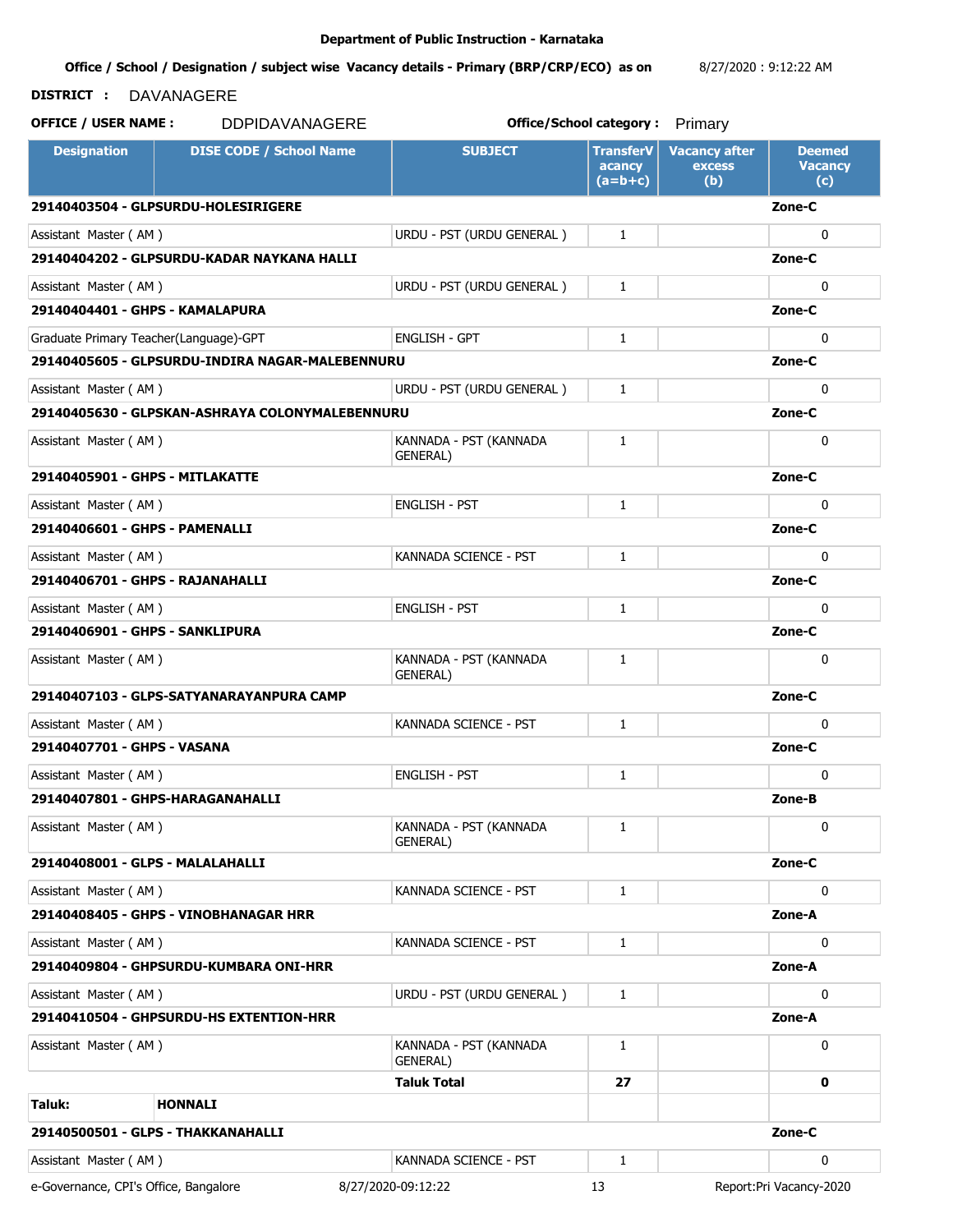**Office / School / Designation / subject wise Vacancy details - Primary (BRP/CRP/ECO) as on**  8/27/2020 : 9:12:22 AM

## **DISTRICT :** DAVANAGERE

| <b>Designation</b>                     | <b>DISE CODE / School Name</b>              | <b>SUBJECT</b>                     | <b>TransferV</b><br>acancy<br>$(a=b+c)$ | <b>Vacancy after</b><br>excess<br>(b) | <b>Deemed</b><br><b>Vacancy</b><br>(c) |
|----------------------------------------|---------------------------------------------|------------------------------------|-----------------------------------------|---------------------------------------|----------------------------------------|
| 29140500701 - GHPS - GOLLARAHALLI      |                                             |                                    |                                         |                                       | Zone-B                                 |
| <b>SSA AM</b>                          |                                             | <b>ENGLISH - PST</b>               | $\mathbf{1}$                            |                                       | 0                                      |
|                                        | 29140500702 - GLPS - GOLLARAHALLI BDVN      |                                    |                                         |                                       | Zone-B                                 |
| Assistant Master (AM)                  |                                             | KANNADA SCIENCE - PST              | $\mathbf{1}$                            |                                       | $\mathbf{0}$                           |
|                                        | 29140500901 - GHPS - H. KADADAKATTE         |                                    |                                         |                                       | Zone-B                                 |
| Assistant Master (AM)                  |                                             | <b>ENGLISH - PST</b>               | $\mathbf{1}$                            |                                       | $\mathbf{0}$                           |
| 29140502001 - GLPS - DODDEREHALLI      |                                             |                                    |                                         |                                       | Zone-C                                 |
| Assistant Master (AM)                  |                                             | KANNADA SCIENCE - PST              | $\mathbf{1}$                            |                                       | $\mathbf 0$                            |
|                                        | 29140502601 - GHPS - HANUMASAGARA           |                                    |                                         |                                       | Zone-C                                 |
|                                        | Graduate Primary Teacher(Maths&Science)-GPT | KANNADA SCIENCE - GPT              | $\mathbf{1}$                            |                                       | $\mathbf{0}$                           |
| 29140502701 - GHPS - KONANATHALE       |                                             |                                    |                                         |                                       | Zone-C                                 |
| Assistant Master (AM)                  |                                             | <b>ENGLISH - PST</b>               | $\mathbf{1}$                            |                                       | $\mathbf{0}$                           |
| 29140503401 - GHPS - YAKKANAHALLI      |                                             |                                    |                                         |                                       | Zone-C                                 |
| Assistant Master (AM)                  |                                             | KANNADA - PST (KANNADA<br>GENERAL) | $\mathbf{1}$                            |                                       | $\mathbf{0}$                           |
|                                        | 29140504801 - GHPS - THARAGANAHALLI         |                                    |                                         |                                       | Zone-C                                 |
| Assistant Master (AM)                  |                                             | <b>ENGLISH - PST</b>               | $\mathbf{1}$                            |                                       | $\mathbf{0}$                           |
| 29140505101 - GHPS - SASVEHALLI        |                                             |                                    |                                         |                                       | Zone-C                                 |
|                                        | Graduate Primary Teacher(Maths&Science)-GPT | KANNADA SCIENCE - GPT              | $\mathbf{1}$                            |                                       | 0                                      |
|                                        | 29140505301 - GHPS - HANUMANAHALLI          |                                    |                                         |                                       | Zone-C                                 |
| Assistant Master (AM)                  |                                             | <b>ENGLISH - PST</b>               | $\mathbf{1}$                            |                                       | $\mathbf{0}$                           |
|                                        | 29140506802 - GLPS - IYANOOR BADAVANE       |                                    |                                         |                                       | Zone-C                                 |
| Assistant Master (AM)                  |                                             | KANNADA SCIENCE - PST              | $\mathbf{1}$                            |                                       | $\mathbf{0}$                           |
| 29140506901 - GLPS - BULLAPURA         |                                             |                                    |                                         |                                       | Zone-C                                 |
| Assistant Master (AM)                  |                                             | KANNADA SCIENCE - PST              | $\mathbf{1}$                            |                                       | 0                                      |
|                                        | 29140508103 - GLPS-VENKATESHA NAGARA        |                                    |                                         |                                       | Zone-C                                 |
| Assistant Master (AM)                  |                                             | KANNADA SCIENCE - PST              | $\mathbf{1}$                            |                                       | 0                                      |
| 29140508801 - GLPS - KENGATTE          |                                             |                                    |                                         |                                       | Zone-C                                 |
| Assistant Master (AM)                  |                                             | KANNADA SCIENCE - PST              | $\mathbf{1}$                            |                                       | 0                                      |
|                                        | 29140509102 - GLPSURDU-GANGANAKOTE          |                                    |                                         |                                       | Zone-C                                 |
| Assistant Master (AM)                  |                                             | KANNADA - PST (KANNADA<br>GENERAL) | $\mathbf{1}$                            |                                       | 0                                      |
|                                        | 29140509504 - GHPS - SHANTHINAGARA          |                                    |                                         |                                       | Zone-C                                 |
| Graduate Primary Teacher(Language)-GPT |                                             | <b>ENGLISH - GPT</b>               | $\mathbf{1}$                            |                                       | 0                                      |
| 29140510201 - GHPS - GANJENAHALLI      |                                             |                                    |                                         |                                       | Zone-C                                 |
| Assistant Master (AM)                  |                                             | KANNADA SCIENCE - PST              | $\mathbf{1}$                            |                                       | $\mathbf 0$                            |
| 29140510801 - GLPS - MUSSANALU         |                                             |                                    |                                         |                                       | Zone-C                                 |
| Assistant Master (AM)                  |                                             | KANNADA SCIENCE - PST              | $\mathbf{1}$                            |                                       | 0                                      |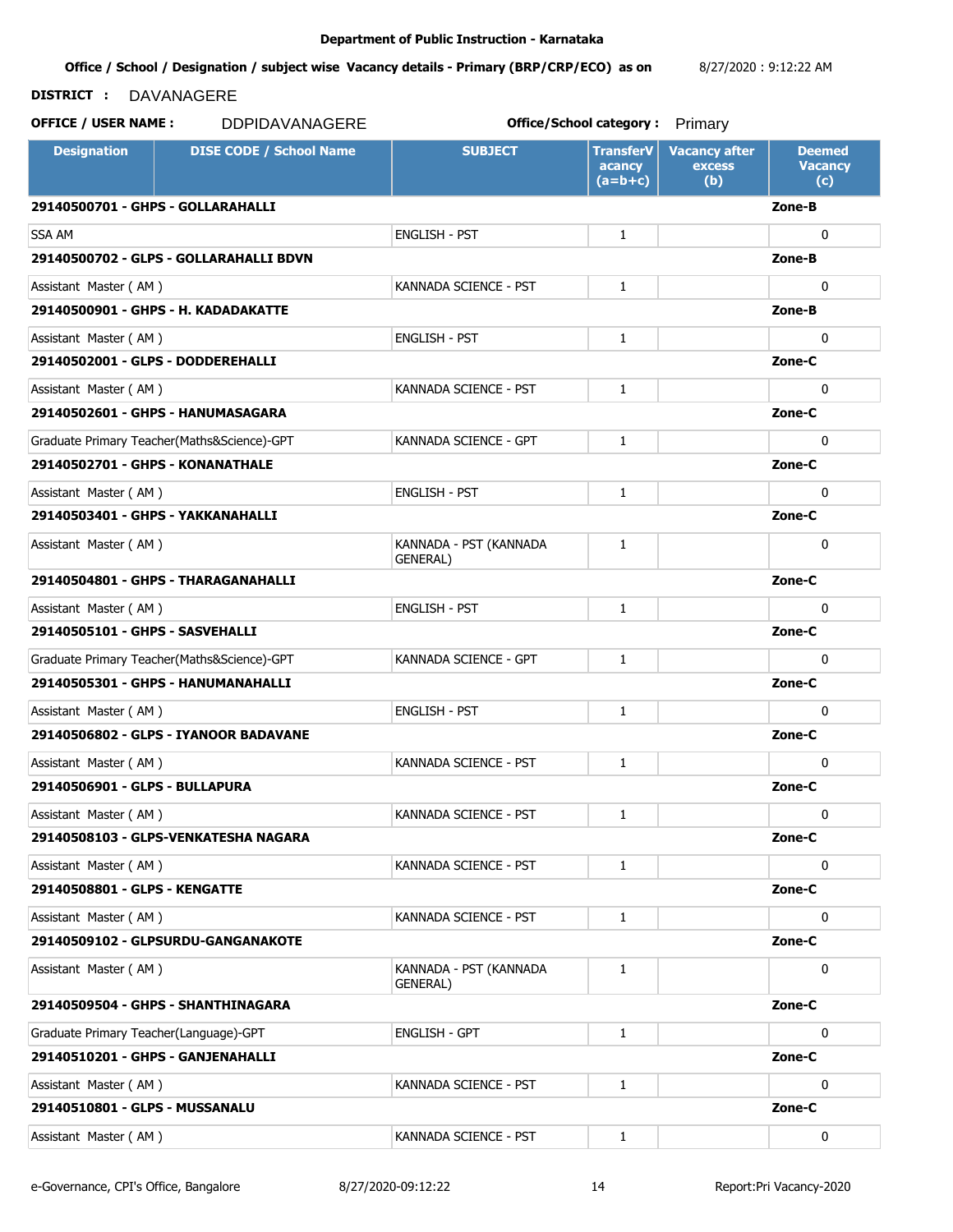#### **Office / School / Designation / subject wise Vacancy details - Primary (BRP/CRP/ECO) as on**  8/27/2020 : 9:12:22 AM

### **DISTRICT :** DAVANAGERE

**OFFICE / USER NAME :** DDPIDAVANAGERE **but the contract office/School category :** Primary

**Designation | DISE CODE / School Name | SUBJECT | TransferV acancy (a=b+c) Vacancy after excess (b) Deemed Vacancy (c) 29140511802 - GLPSURDU-SURAGONDANAKOPPA Zone-C** Assistant Master ( AM ) KANNADA - PST (KANNADA - PST (KANNADA GENERAL) 1 0 Assistant Master ( AM ) URDU - PST (URDU GENERAL ) 1 0 **29140512001 - GLPS - BELALAKATTE Zone-C** Assistant Master ( AM ) KANNADA SCIENCE - PST 0 **29140512102 - GLPS - HALEJOGA Zone-C** Assistant Master ( AM ) KANNADA SCIENCE - PST 0 **29140512701 - GLPS HOSAKOPPA Zone-C** Assistant Master ( AM ) KANNADA SCIENCE - PST 1 0 **29140513401 - GHPS - TBC DEVANAIKANAHALLI Zone-B** Graduate Primary Teacher(Language)-GPT Fig. 2014 | ENGLISH - GPT | The Unit of the Unit of the Unit of the Unit o **29140513801 - GHPS - HARALAHALLI Zone-C** Assistant Master ( AM ) KANNADA SCIENCE - PST 1 0 **29140514201 - GHPS - BALAMURI Zone-B** Assistant Master ( AM ) ENGLISH - PST 0 **29140514712 - GHPS - VINOBHANAGARA Zone-C** Assistant Master ( AM ) KANNADA SCIENCE - PST 0 **Taluk Total 28 0 Taluk: JAGALUR 29140600401 - GHPS - ANABOORU Zone-C** Graduate Primary Teacher(Maths&Science)-GPT KANNADA SCIENCE - GPT 1 0 0 0 **29140601202 - GHPS - BASAVAPURA Zone-C** Assistant Master ( AM ) KANNADA SCIENCE - PST 1 0 **29140601803 - GHPS BILICHODU Zone-C** Graduate Primary Teacher(Language)-GPT Fig. 2014 | ENGLISH - GPT | The Unit of the Unit of the Unit of the Unit o Graduate Primary Teacher(Maths&Science)-GPT KANNADA SCIENCE - GPT 1 0 0 0 **29140601902 - GHPS - BISTUVALLI Zone-C** Graduate Primary Teacher(Maths&Science)-GPT KANNADA SCIENCE - GPT 1 0 0 0 **29140602301 - GHPS - CHADARAGOLLA Zone-C** Assistant Master ( AM ) KANNADA SCIENCE - PST 0 **29140602501 - GHPS - CHIKKABANNIHATTI Zone-C** Assistant Master ( AM ) KANNADA SCIENCE - PST 0 **29140602701 - GLPS - C M HOLE G.HATTI Zone-C** Assistant Master ( AM ) KANNADA SCIENCE - PST 0 **29140602801 - GHPS - CHIKKAMMANAHATTI Zone-C** Graduate Primary Teacher(Language)-GPT ENGLISH - GPT 1 0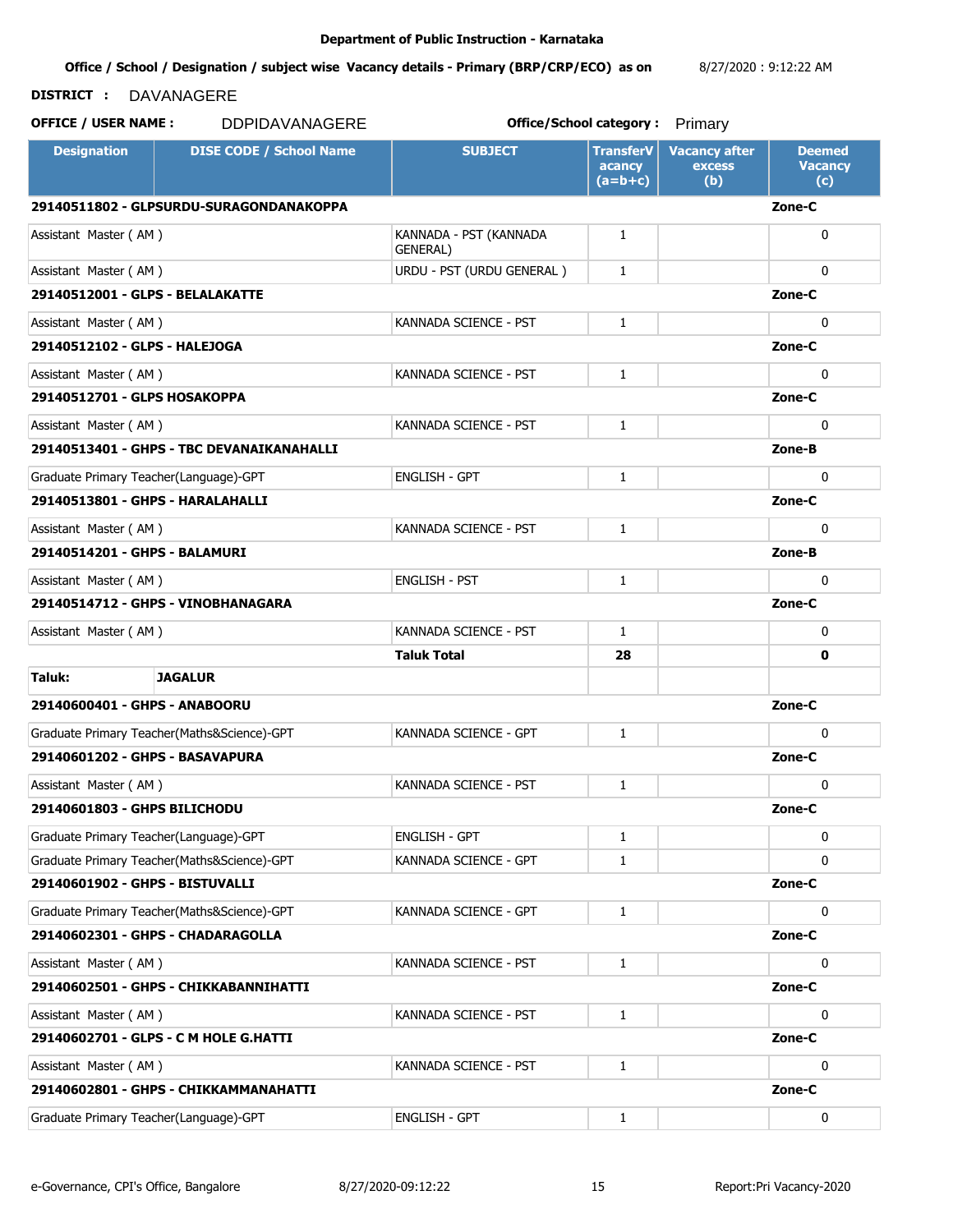**Office / School / Designation / subject wise Vacancy details - Primary (BRP/CRP/ECO) as on**  8/27/2020 : 9:12:22 AM

## **DISTRICT :** DAVANAGERE

**OFFICE / USER NAME :** DDPIDAVANAGERE **but the contract office/School category :** Primary

**Designation | DISE CODE / School Name | SUBJECT | TransferV acancy (a=b+c) Vacancy after excess (b) Deemed Vacancy (c) 29140603001 - GHPS - DEVIKERE Zone-C** Assistant Master (AM ) and the Contract of the Contract of the Contract of the Contract of the Contract of the Contract of the Contract of the Contract of the Contract of the Contract of the Contract of the Contract of the **29140603601 - GHPS - DODDABOMMANAHALLI Zone-C** Assistant Master ( AM ) KANNADA SCIENCE - PST 0 **29140603901 - GHPS - GAUDAGONDANAHALLI Zone-C** Assistant Master ( AM ) ENGLISH - PST 0 Assistant Master ( AM ) KANNADA SCIENCE - PST 1 0 Graduate Primary Teacher(Maths&Science)-GPT KANNADA SCIENCE - GPT 1 0 0 0 **29140604401 - GLPS - GOGUDDU Zone-C** Assistant Master ( AM ) KANNADA SCIENCE - PST 0 **29140604901 - GHPS - GURUSIDDAPURA Zone-C** Assistant Master ( AM ) ENGLISH - PST 1 0 0 Assistant Master ( AM ) KANNADA SCIENCE - PST 1 1 0 Graduate Primary Teacher(Maths&Science)-GPT KANNADA SCIENCE - GPT 1 1 1 1 1 0 0 **29140605801 - GLPS HIREMALLANAHOLE GOLLARAHATTI Zone-C** Assistant Master ( AM ) KANNADA SCIENCE - PST 0 **29140606101 - GHPS - HOSAKERE Zone-C** Assistant Master (AM ) KANNADA - PST (KANNADA GENERAL) 1 0 **29140606501 - GLPS - HUCHCHANGIPURA BADAVANE Zone-C** Assistant Master ( AM ) KANNADA SCIENCE - PST 1 0 **29140607301 - GLPS - KALLENAHALLI Zone-C** Assistant Master ( AM ) KANNADA SCIENCE - PST 1 0 **29140607801 - GHPS - KANANAKATTE Zone-C** Graduate Primary Teacher(Language)-GPT ENGLISH - GPT 1 0 **29140607901 - GLPS KASAVANAHALLI KORACHARAHATTI Zone-C** Assistant Master ( AM ) KANNADA SCIENCE - PST 1 0 **29140608301 - GHPS - KECHCHENAHALLI Zone-C** Assistant Master ( AM ) KANNADA SCIENCE - PST 0 **29140608801 - GLPS - KODADAGUDDA Zone-C** Assistant Master (AM ) KANNADA - PST (KANNADA GENERAL) 1 0 Assistant Master ( AM ) KANNADA SCIENCE - PST 0 **29140608902 - GLPS - KORATIKERE Zone-C** Assistant Master(AM) KANNADA SCIENCE - PST 0 **29140609601 - GHPS - MAGADI Zone-C** Assistant Master ( AM ) and the Community of the KANNADA SCIENCE - PST and the Master ( AM ) and the Master of **29140609901 - GHPS - MALLAPURA Zone-C** Assistant Master (AM ) KANNADA SCIENCE - PST 1 1 0

e-Governance, CPI's Office, Bangalore 8/27/2020-09:12:22 16 Report:Pri Vacancy-2020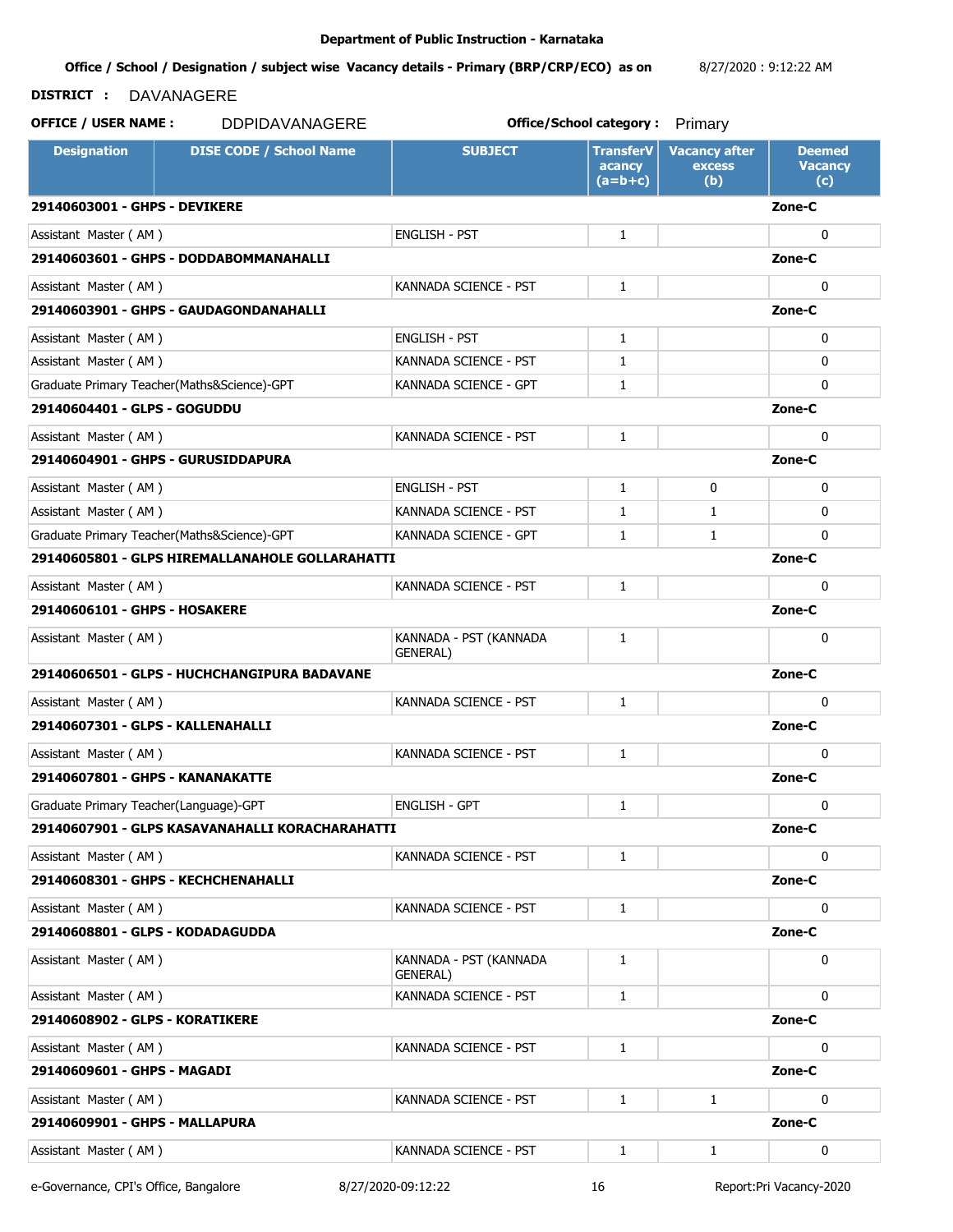**Office / School / Designation / subject wise Vacancy details - Primary (BRP/CRP/ECO) as on**  8/27/2020 : 9:12:22 AM

# **DISTRICT :** DAVANAGERE

**OFFICE / USER NAME :** DDPIDAVANAGERE **but the contract office/School category :** Primary

**Designation | DISE CODE / School Name | SUBJECT | TransferV acancy (a=b+c) Vacancy after excess (b) Deemed Vacancy (c) 29140610201 - GHPS - MARIKUNTE Zone-C** Assistant Master (AM ) and the CAN is a set of the CANNADA SCIENCE - PST and the U.S. of the U.S. of the U.S. o **29140611101 - GLPS - MUSHTIGARAHALLI Zone-C** Assistant Master ( AM ) KANNADA SCIENCE - PST 0 **29140612101 - GHPS - RASTEMAKUNTE Zone-C** Graduate Primary Teacher(Maths&Science)-GPT KANNADA SCIENCE - GPT 1 0 0 0 **29140612301 - GLPS - SALAHALLI Zone-C** Assistant Master ( AM ) KANNADA SCIENCE - PST 0 **29140612401 - GLPS - SANGENAHALLI Zone-C** Assistant Master (AM ) KANNADA - PST (KANNADA GENERAL) 1 0 Assistant Master ( AM ) KANNADA SCIENCE - PST 1 0 **29140612501 - GHPSURDU-SANTEMUDDAPURA Zone-C** Assistant Master ( AM ) and the control of the URDU SCIENCE - PST and the control of the control of the control o **29140612601 - GLPS - SURAGONDANAHALLI Zone-C** Assistant Master ( AM ) KANNADA SCIENCE - PST 0 **29140613001 - GHPS - SIDDAMMANAHALLI Zone-C** Assistant Master ( AM ) KANNADA SCIENCE - PST 1 1 0 **29140613101 - GHPS - SOKKE Zone-C** Assistant Master ( AM ) KANNADA SCIENCE - PST 1 0 **29140613601 - GLPS - THAREHALLI Zone-C** Assistant Master ( AM ) KANNADA SCIENCE - PST 1 0 **29140614401 - GHPS - URALAKATTE Zone-C** Assistant Master ( AM ) ENGLISH - PST 0 **29140614701 - GHPS UPGRADED H.S-YARALAKATTERMSA Zone-C** Assistant Master (AM ) and the CAN is a set of the KANNADA SCIENCE - PST and the distribution of the distribution of the distribution of the distribution of the distribution of the distribution of the distribution of the d **29140615602 - GLPSURDU-HORAKERE JAGALUR Zone-A** Assistant Master ( AM ) URDU - PST (URDU GENERAL ) 1 0 **29140616101 - GHPS BOYS - JAGALUR Zone-A** Assistant Master ( AM ) ENGLISH - PST 0 Assistant Master ( AM ) KANNADA SCIENCE - PST 0 **42914060006 - CRC DONEHALLI Zone-C** Cluster Resource Person (CRP) - AM  $\qquad \qquad$  -  $\qquad \qquad$  -  $\qquad \qquad$  1  $\qquad \qquad$  0 **42914060009 - CRC HIREMALLANAHOLE Zone-C** Cluster Resource Person (CRP) - AM  $\qquad \qquad$  -  $\qquad \qquad$  1 1 0 0 **42914060010 - CRC HOSAKERE Zone-C** Cluster Resource Person (CRP) - AM  $\qquad \qquad$  -  $\qquad \qquad$  -  $\qquad \qquad$  1  $\qquad \qquad$  0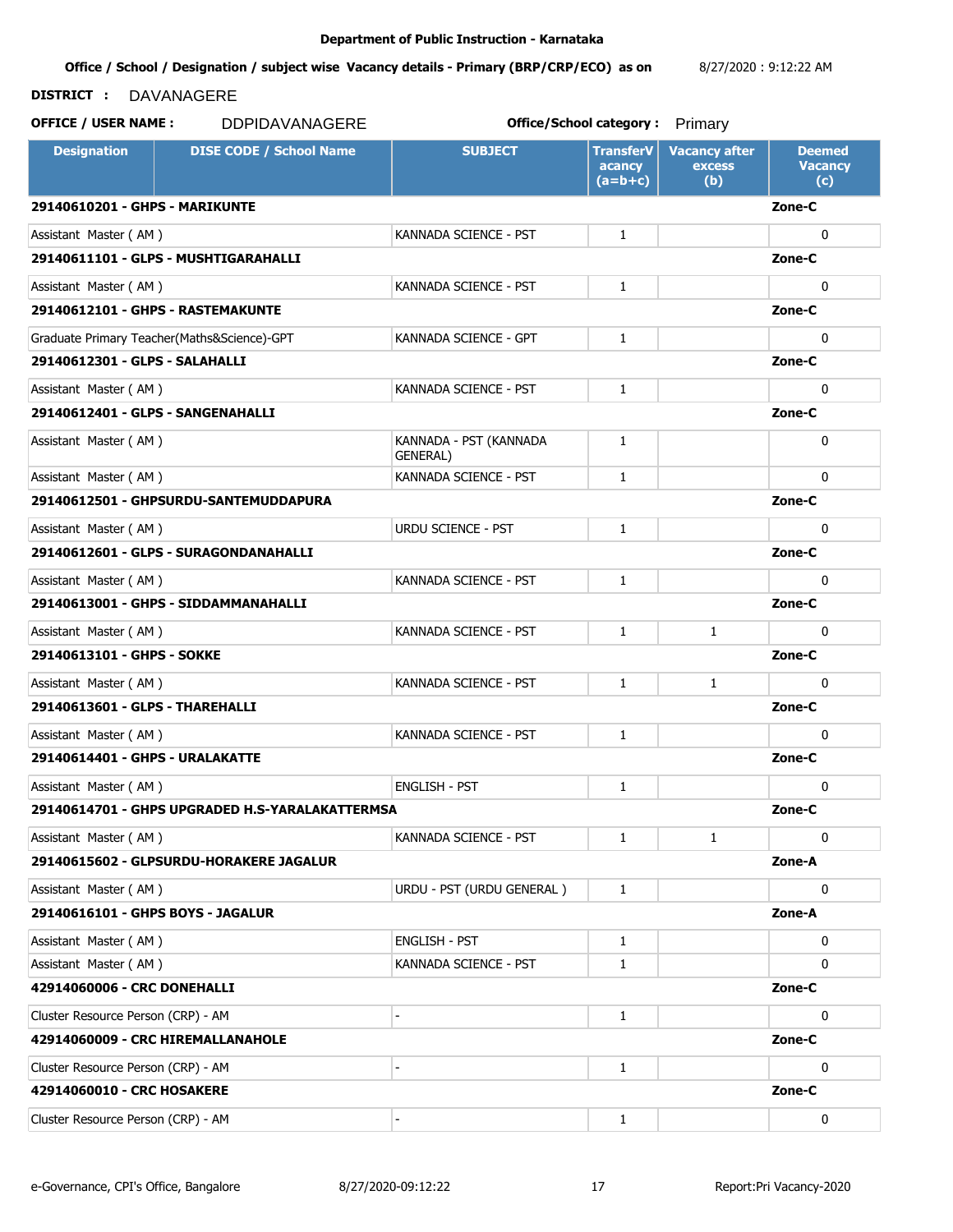**Office / School / Designation / subject wise Vacancy details - Primary (BRP/CRP/ECO) as on**  8/27/2020 : 9:12:22 AM

# **DISTRICT :** DAVANAGERE

**OFFICE / USER NAME : DDPIDAVANAGERE** 

**Office/School category:** Primary

**Designation DISE CODE / School Name SUBJECT TransferV acancy (a=b+c) Vacancy after excess (b) Deemed Vacancy (c) 42914060017 - CRC URDU JAGALUR Zone-A** Cluster Resource Person (CRP) - AM  $\qquad \qquad$  -  $\qquad \qquad$  1 1 0 0 **Taluk Total 50 7 0 District Total 200 7 0 Cadre Total 200 7 0**